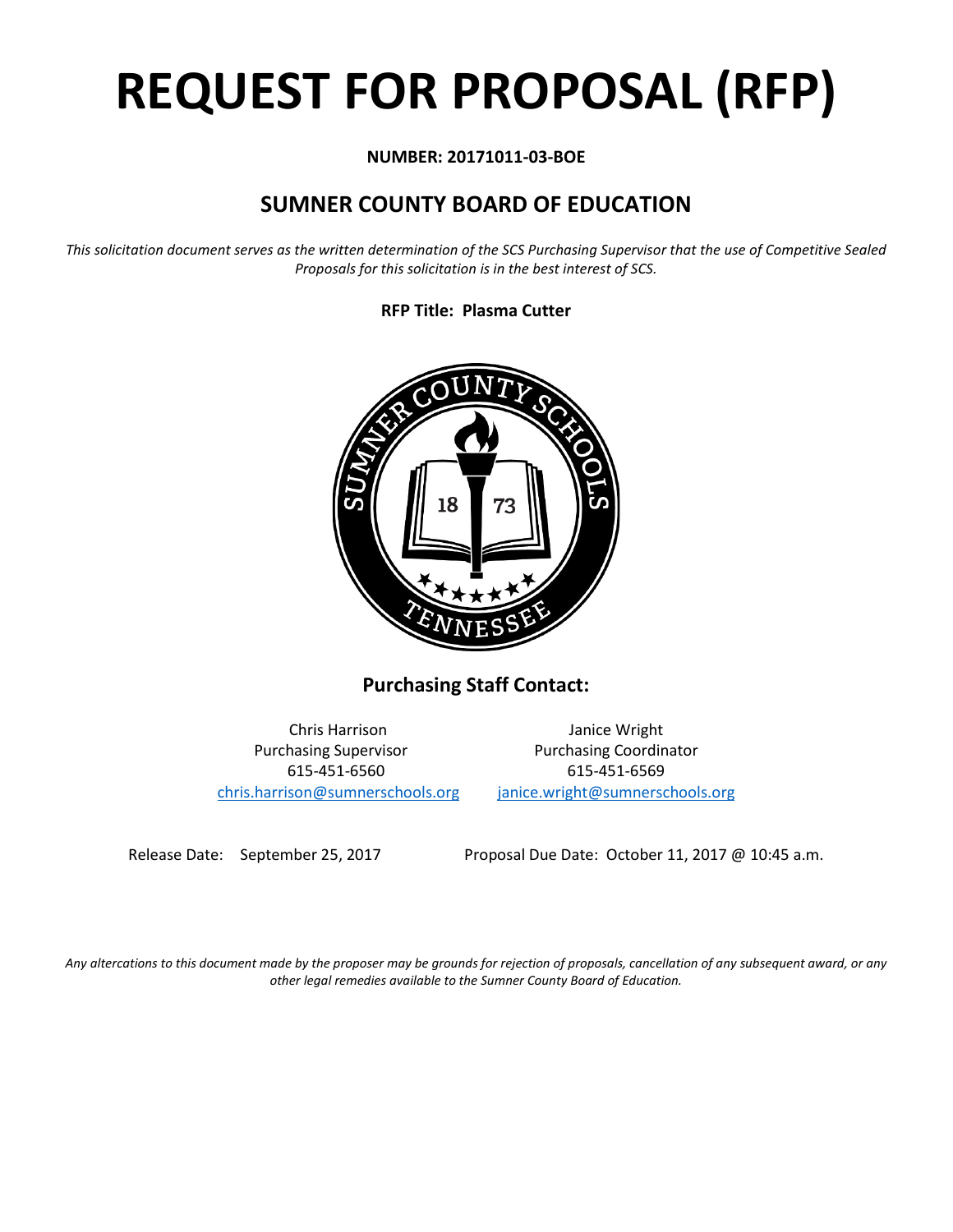# **NOTICE TO PROPOSERS**

There may be one or more amendments to this RFP. In order to receive communication for any such amendments issued specifically to this RFP, the proposer must provide a Notice of Intent to Propose to the Sumner County Board of Education (SCS) Purchasing Department. The proposer must utilize this form when submitting notice. The notice may be sent by email to: Purchasing Office, purchasing@sumnerschools.org. SCS will send amendments only to those proposers which complete and return this information by the deadline list in the RFP Schedule of Events (Section 4).

| <b>RFP Number:</b>          | 20171011-03-BOE Plasma Cutter |
|-----------------------------|-------------------------------|
| Company Name:               |                               |
| <b>Mailing Address:</b>     |                               |
|                             |                               |
|                             |                               |
| <b>Phone Number:</b>        |                               |
| <b>Contact Person:</b>      |                               |
| Email Address:              |                               |
| <b>Authorized Signature</b> |                               |
|                             |                               |
| <b>Printed Name</b>         |                               |
| Date                        |                               |

Emailed amendments will be sent in a Microsoft Word (Office for Windows) or Portable Document Format (pdf) format. Any alterations to the document made by the proposer may be grounds for rejection of proposal, cancellation of any subsequent award or any other legal remedies available to the Sumner County Board of Education.

Amendments will also be posted on the SCS website **https://sumnerschools.org/index.php/current-bids-and-rfps** and attached to the solicitation listing as a PDF or WORD file. Check the particular solicitation on the Current Bids and RFPs webpage for any posted amendments.

By completing and returning this form, the Proposer has expressed its intent to provide a proposal for **20171011-03-BOE Plasma Cutter.**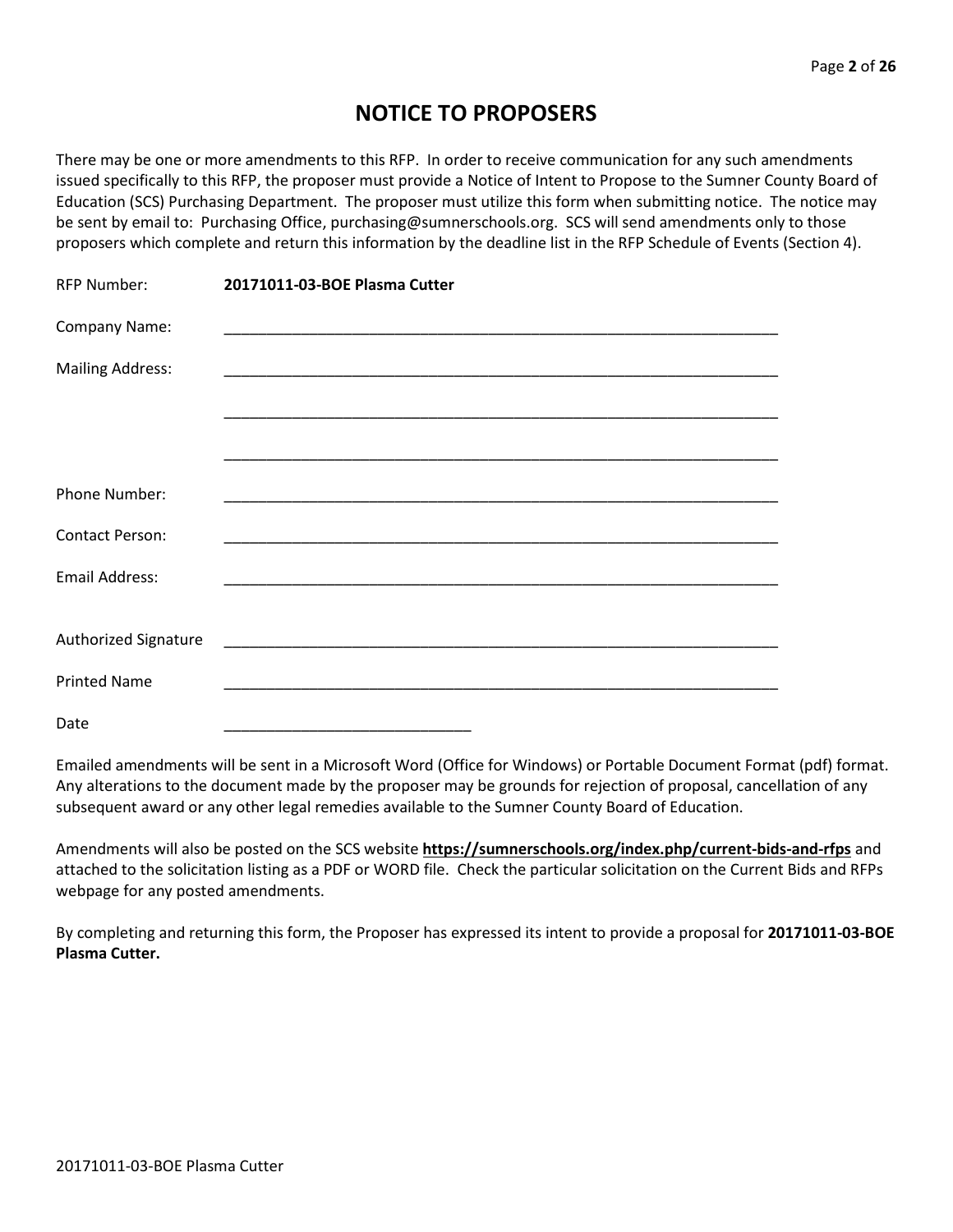# **TABLE OF CONTENTS**

- 1. Introduction/Overview
	- 1.1. Purpose
	- 1.2. Contact Information
- 2. Requirements
	- 2.1. Contract Term
	- 2.2. Scope of Work/Specifications
	- 2.3. Contactor Obligations
- 3. Source Selection and Contract Award
- 4. Schedule of Events
- 5. Instructions for Proposal
	- 5.1. Required Forms
	- 5.2. New Vendors
	- 5.3. Acknowledgement of Insurance Requirements
	- 5.4. Clarification and Interpretation of RFP
	- 5.5. Proposal Package
	- 5.6. Delivery of Proposals
	- 5.7. Evaluation of Proposals
	- 5.8. Request for Clarification of Proposals
	- 5.9. Protests

#### 6. Attachments

- 6.1. Contact Information
- 6.2. Bid Form/Certification
- 6.3. References
- 6.4. Certification Regarding Debarment or Suspension
- 6.5. Condition of Submitting Proposal
- 6.6. Statement of Non-Collusion
- 6.7. Attestation Re Personnel
- 6.8. Drug Free Workplace Affidavit
- 6.9. IRS Form W-9
	- \**An online, fillable version can be found at https://www.irs.gov/pub/irs-pdf/fw9.pdf*
- 6.10. Standard Terms & Conditions
- 6.11. Vendor Checklist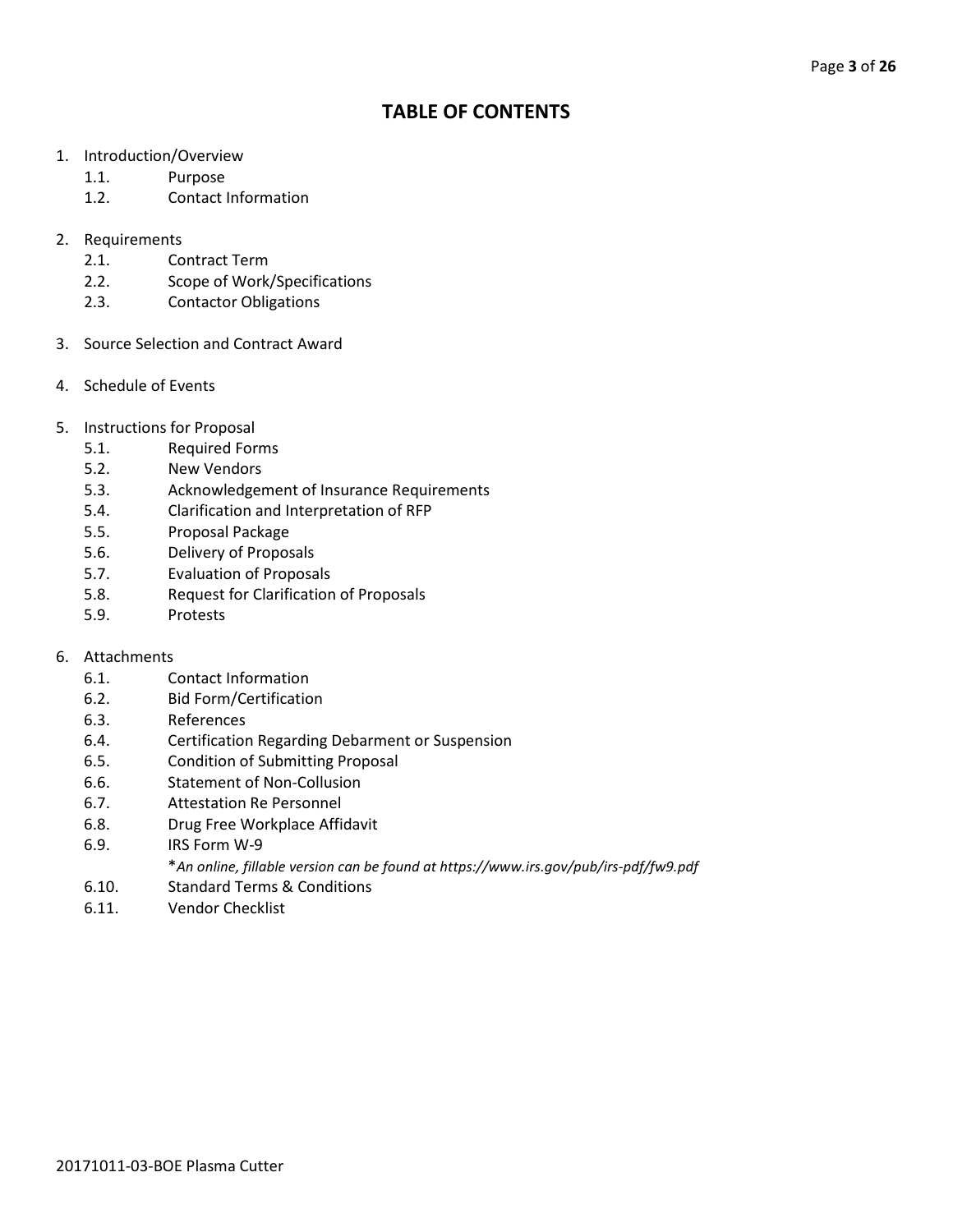#### 1. Introduction/Overview

#### 1.1. Purpose

The Sumner County Board of Education, herein known as "SCS", is soliciting this RFQ for the purposes of purchasing a plasma cutter for the Career & Technical Education program. The purchase is a result of a grant awarded by the State of Tennessee.

#### 1.2. Contact Information

Unauthorized contact regarding this RFP with employees or officials of SCS other than the Purchasing Supervisor named below may result in disqualification from this procurement process.

Interested parties must direct all communication regarding this RFP to the Purchasing Supervisor, who is SCSs only official point of contact for this RFP.

Chris Harrison Purchasing Supervisor 1500 Airport Road Gallatin, TN 37066 (615) 451-6560 chris.harrison@sumnerschools.org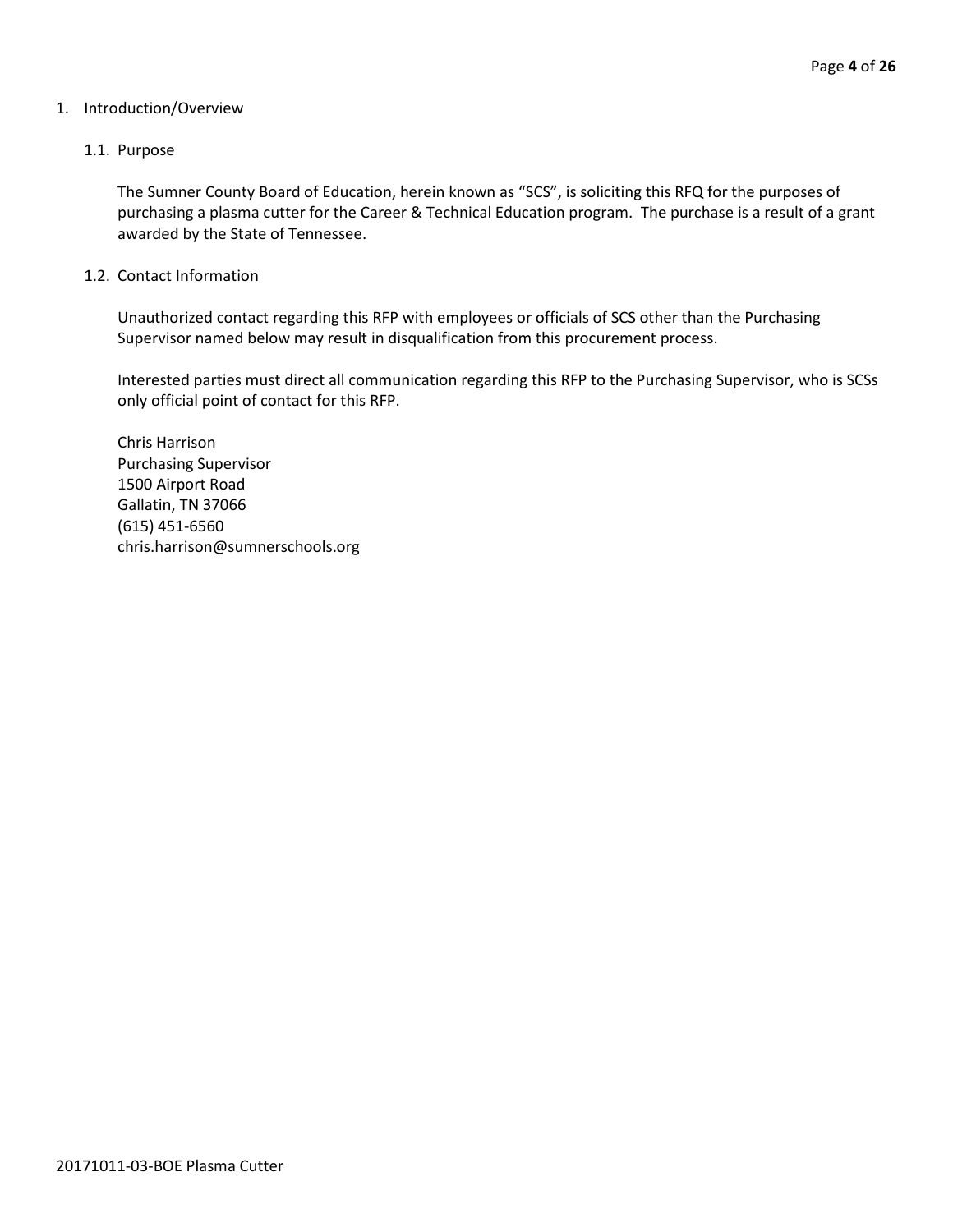## 2. Requirements

#### 2.1. Contract Term

## 2.1.1.1. It is the intention of SCS to award a contract for a one-time purchase of equipment.

#### 2.2. Scope of Work / Specifications

Questions related to the bid process and specifications must be directed to:

Chris Harrison, Purchasing Supervisor Chase Moore, CTE Coordinator [chris.harrison@sumnerschools.org](mailto:chris.harrison@sumnerschools.org) [chase.moore@sumnerschools.org](mailto:chase.moore@sumnerschools.org) (615) 451-6560 (615) 451-5227

Purchasing Staff **Career & Technical Education – Bid Specifications** 

#### **Delivery Instructions**

- Delivery must be scheduled seventy-two (72) hours in advance.
- Delivery must include unloading, uncrating and set in place.
- Delivery must include all labor, materials, equipment and personnel to be provided by the vendor.

#### **Installation Instructions**

- Contractor must provide all labor, tools, transportation, services, supervision, materials and equipment necessary for and incidental to satisfactory completion of required work in compliance with manufacturer's recommended installation protocol.
- Contractor is responsible for removal and disposal of all generated waste materials.
- Contractor is responsible for connecting electrical power to the equipment, as applicable. SCS shall make access to electrical power available to the Contractor.
- Contractor is responsible for any damage to SCS property related to the installation of the equipment.
- Contractor shall demonstrate the equipment is fully operational upon completion of installation.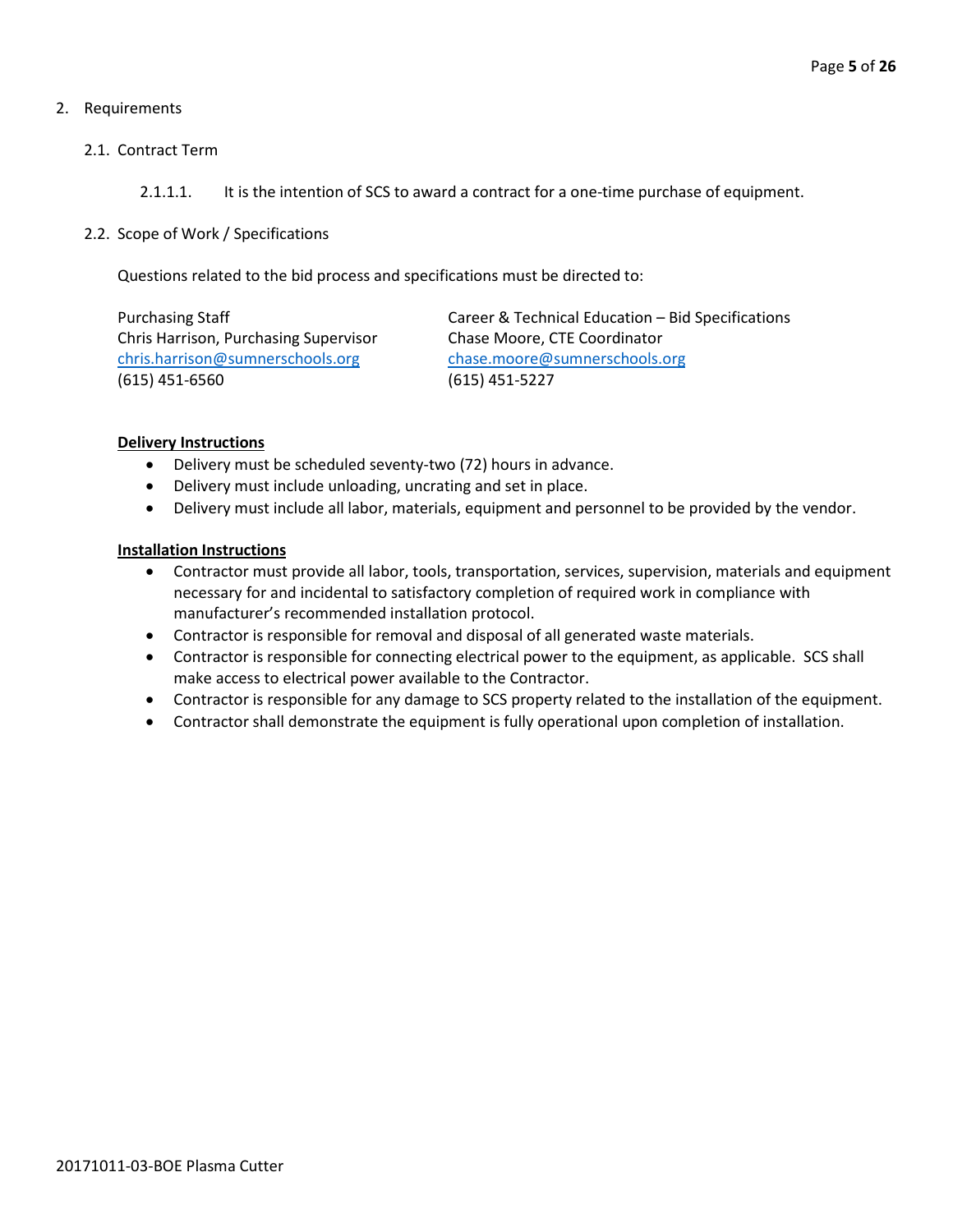The following specifications are based off information gathered on specific product offerings. SCS shall accept responses for equipment that is equal or better in quality and workmanship than the referenced items. Please include product literature along with the exact Brand and Model Number being bid.

#### **GALLATIN HIGH**

700 Dan P. Herron Drive Gallatin, TN 37066

#### **PLASMA CUTTING SYSTEM**

- Lincoln Electric Torchmate
	- o Cutting System
		- **Torchmate GS EDU 4x4 Turn Key**
		- **Includes the following:** 
			- ❖ Table Top CNC System
			- 4 Axis Plug-N-Play USB Electronics Box
			- ❖ Stepper Motors with keyways (includes all necessary cabling)
			- Driver Software and Instructions
			- Tool Mounting Bracket
			- Cable Carrier system
	- o Water Table
		- Torchmate GS 4x4 Water Table
		- Includes the following:
			- Table bed
			- Legs
			- ❖ Hardware
			- ❖ Plumbing Hardware
	- o Plasma Power Supply
		- **EXECUTE:** Lincoln Electric FlexCut 80 w/ 25' Torch
		- **EXEC** Lincoln Electric CNC Interface Cable
	- o Automatic Torch Height Control
		- **F** Arc Voltage Height Control w/ 25' cable
		- **Includes the following:** 
			- ❖ Aluminum Torch Clamp
			- Accumove VFC
			- Magnetic Torch Breakaway
	- o Software Package
		- Unlimited Student CAD/CAM Educational Software License w/ 1 Master Teach License Includes Protext Compose Module
	- o Add-On Software
		- BobCAD DXF Clip Art package
		- **Includes: Full printed directory & disc of over 6000 DXF files including theme designs,** borders, fonts, numbers, floral, animals and more.
	- o 1 year warranty on electronics, parts and software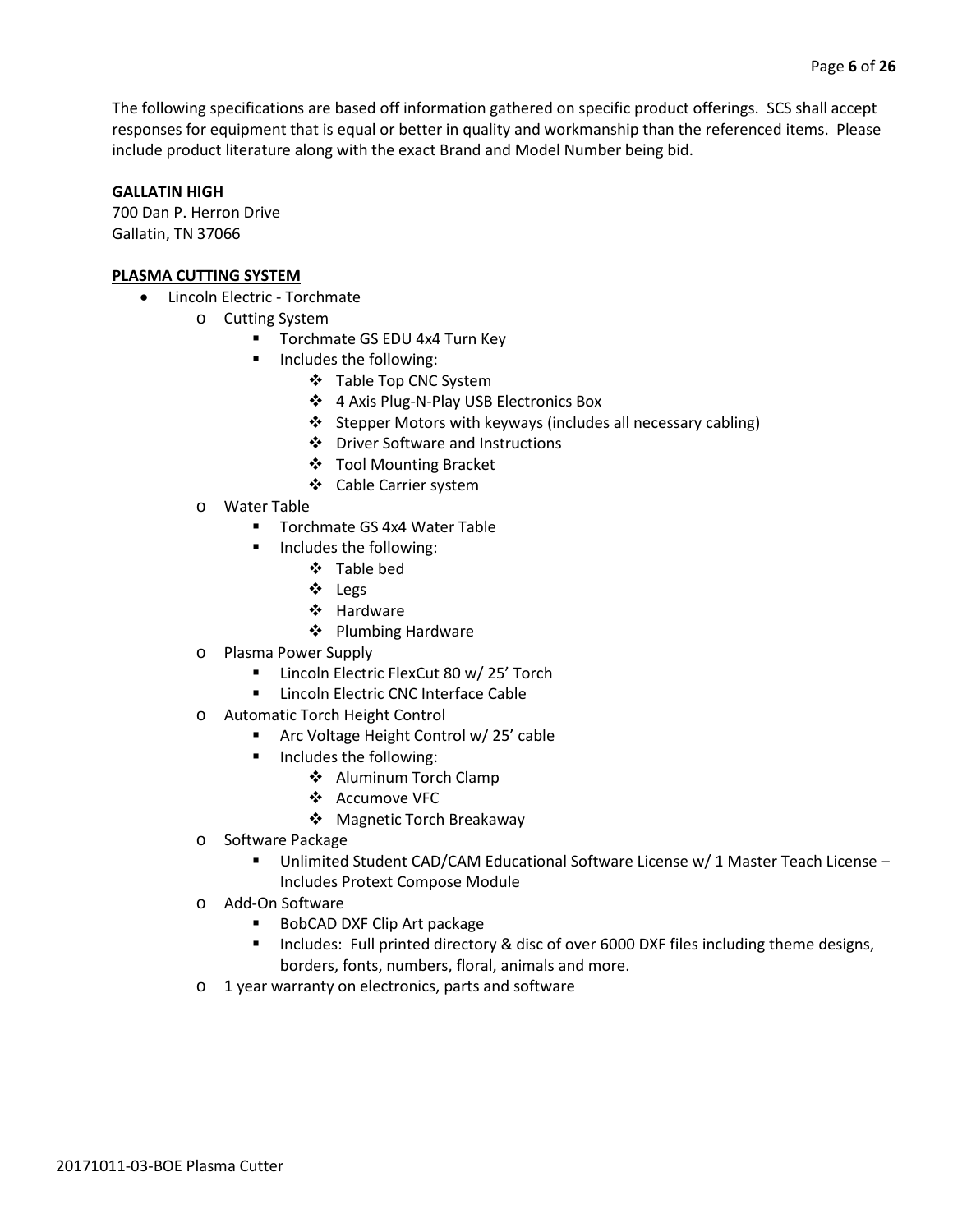#### 2.3. Standard Contractor Obligations

- 2.3.1.1. Shall provide and obtain all necessary materials, equipment and labor to perform all items listed in the Scope of Work.
- 2.3.1.2. Shall provide and obtain all necessary permits with Local, County, etc. agencies as required by law and as required in the Scope of Work.
- 2.3.1.3. Shall schedule all necessary inspections with Local, County, etc. agencies as required by law.
- 2.3.1.4. Shall strictly adhere to all specifications, engineered drawings and any other form of documentation related to the completion of the Scope of Work. SCS reserves the right to withhold partial or all payment until the work is completed to the specifications and satisfaction of SCS. Any work not completed to specifications will be the Contractor's sole responsibility and expense to redo.
- 2.3.1.5. Shall provide Worker's Compensation Insurance and required by State of Tennessee law. The Contractor shall prove compliance with Public Chapter No. 587, T.C.A 4-5-413(d) criminal background check and provide a Drug Free Workplace Affidavit.
- 2.3.1.6. Shall dispose of all generated waste materials in compliance with all Local, State and Federal guidelines, regulations and requirements.
- 2.3.1.7. Shall have property trained and experienced staff to facilitate the services specified in the Scope of Work. If applicable, the Contractor shall provide documentation that staff has received the manufacturers' certification to complete the services specified in the Statement of Work.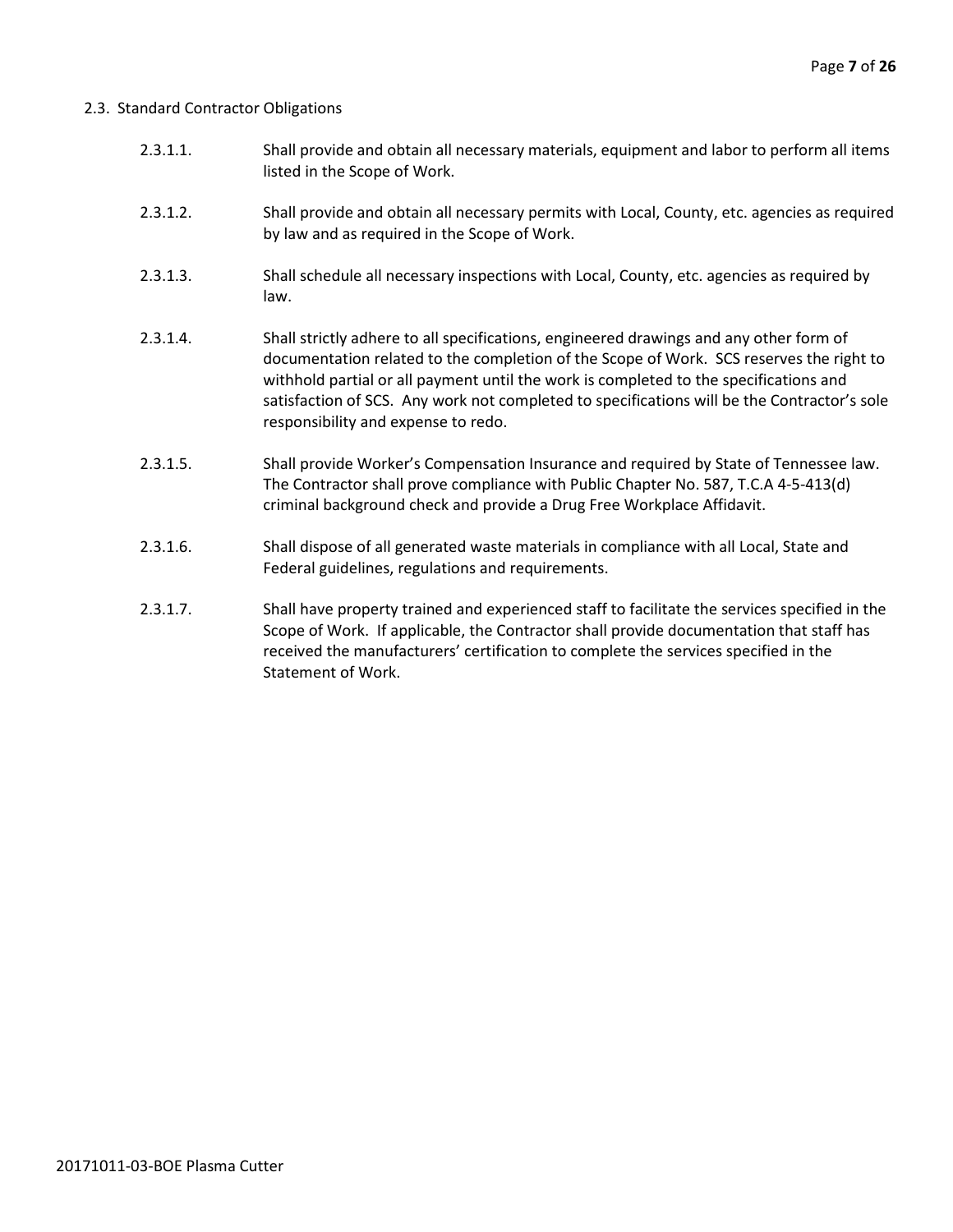- 3. Source Selection and Contract Award
	- Award(s), if made, will be made to the Responsive and Responsible proposer(s) whose proposal is most advantageous to SCS, taking into consideration price and the other evaluation criteria set forth in the RFP.
		- o General Criteria to be determined "Responsive"
			- Does the proposal include all required information, included completed attachment forms and affidavits?
			- Was the proposal delivered on or before the stated deadline? Did it include the required number of copies (hard & electronic)?
		- o General Criteria to be determined "Responsible"
			- Does the Proposer demonstrate an understanding of SCSs needs and proposed approach to the project?
			- **Does the Proposer possess the ability, capacity, skill and financial resources to provide the** service?
			- Can the Proposer take upon itself the responsibilities set forth in the RFP and produce the required outcomes in a timely fashion?
			- **Does the Proposer have the character, integrity, reputation, judgement, experience and** efficiency required for the project?
	- SCS reserves the right to enter into discussions with Proposers which have submitted proposals determined to be reasonably like of being considered for selection to assure a full understanding of and responsiveness to the RFP requirements. Every effort shall be afforded to assure fair and equal treatment with respect to the opportunity for discussion and/or revision of their respective proposals. Revisions may be permitted after the submission and prior to the award for the purpose of obtaining the best offers.
	- SCS reserves the right to negotiate price and contract terms and conditions with the most qualified proposer(s) to provide the requested service. If a mutually beneficial agreement with the highest ranked firm is not reached, SCS reserves the right to enter into contract negotiations with the next highest ranked proposer and continue this process until an agreement is reached.
	- Upon mutual agreement by both parties, SCS shall grant the right to extend the terms, conditions and prices of contract(s) awarded from this RFP to other Institutions (such as State, Local and/or Public Agencies) who express an interest in participating in any contract that results from this RFP. Each of the "piggyback" Institutions will issue their own purchasing documents for purchase of the goods/services. Proposer agrees that SCS shall bear no responsibility or liability for any agreements between Proposer and the other Institution(s) who desire to exercise this option.
	- SCS reserves the right to award each item separately.
	- SCS has indicated an estimated order quantity (Attachment 6.2). SCS reserves the right to order more or less of any item at the bid price.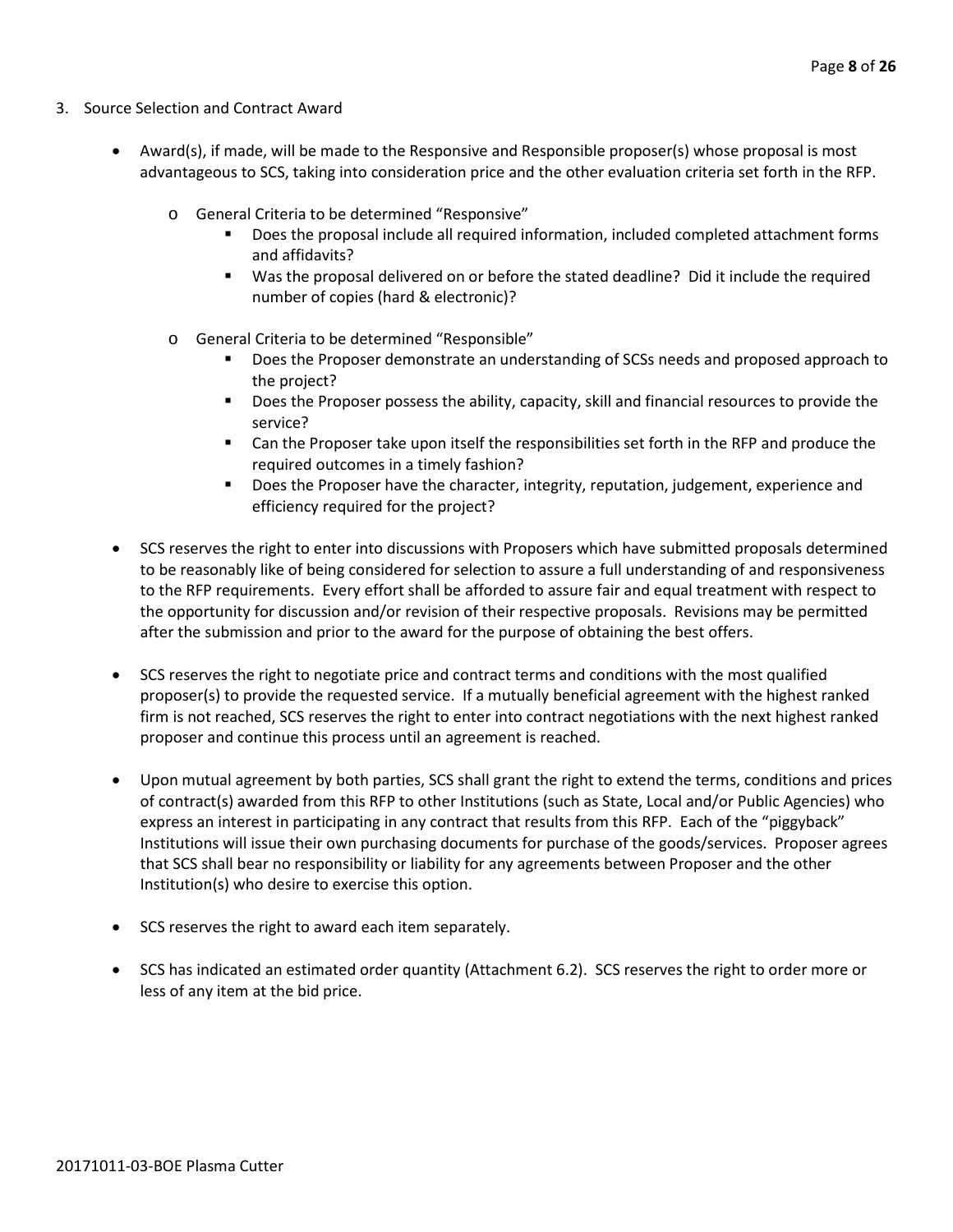#### 4. Schedule of Events

| <b>RFP Issued</b>                                  | September 25, 2017            |
|----------------------------------------------------|-------------------------------|
| <b>Pre-Bid Meeting</b> (if required)               | N/A                           |
| <b>RFP Submission DEADLINE</b>                     | October 11, 2017 @ 10:45 a.m. |
| <b>Board Approval Date ESTIMATED (if required)</b> | October 17, 2017              |

#### 5. Instructions for Proposal

#### 5.1. Required Forms

- Proposer must complete and submit the Attachments in Section 6. Attachments may be omitted depending on the RFP requirements. Refer to the Table of Contents for omitted Attachments.
- Evidence of a valid State of Tennessee Business License and/or Sumner County Business License. For all vendors with annual purchases in excess of \$50,000; a business license must be on file with the SCS Finance Department.
- Copy of State of Tennessee License (if applicable) in respective field.
- If applicable, the Proposer must include a copy of the contract(s) the Proposer will submit to be signed.

#### 5.2. New Vendors

- To comply with Internal Revenue Service requirements, all vendors who perform any type of service are required to have a current IRS Form W-9 on file with the SCS Finance Department. It is a mandatory requirement to complete the IRS Form W-9 (Attachment 6.9) included in this RFP.
- To comply with the Tennessee Lawful Employment Act (50-1-702 and 50-1-703), non-employees (individuals paid directly by the employer in exchange for the individual's labor or services) must have on file one (1) of the following documents:
	- o A valid Tennessee driver's license or photo identification;
	- o A valid driver's license or photo identification from another state where the license requirements are at least as strict as those in Tennessee;
	- o A birth certificate issued by a U.S. state, jurisdiction or territory;
	- o A U.S. government issued certified birth certificate;
	- o A valid, unexpired U.S. passport;
	- o A U.S. certificate of birth abroad (DS-1350 or FS-545)
	- o A report of birth abroad of a U.S. citizen (FS-240);
	- o A certificate of citizenship (N560 or N561);
	- o A certificate of naturalization (N550, N570 or N578);
	- o A U.S citizen identification card (I-197 or I-179); or
	- o Valid alien registration documentation or other proof of current immigration registration recognized by the United States Department of Homeland Security that contains the individual's complete legal name and current alien admission number or alien file number (or numbers if the individual has more than one number).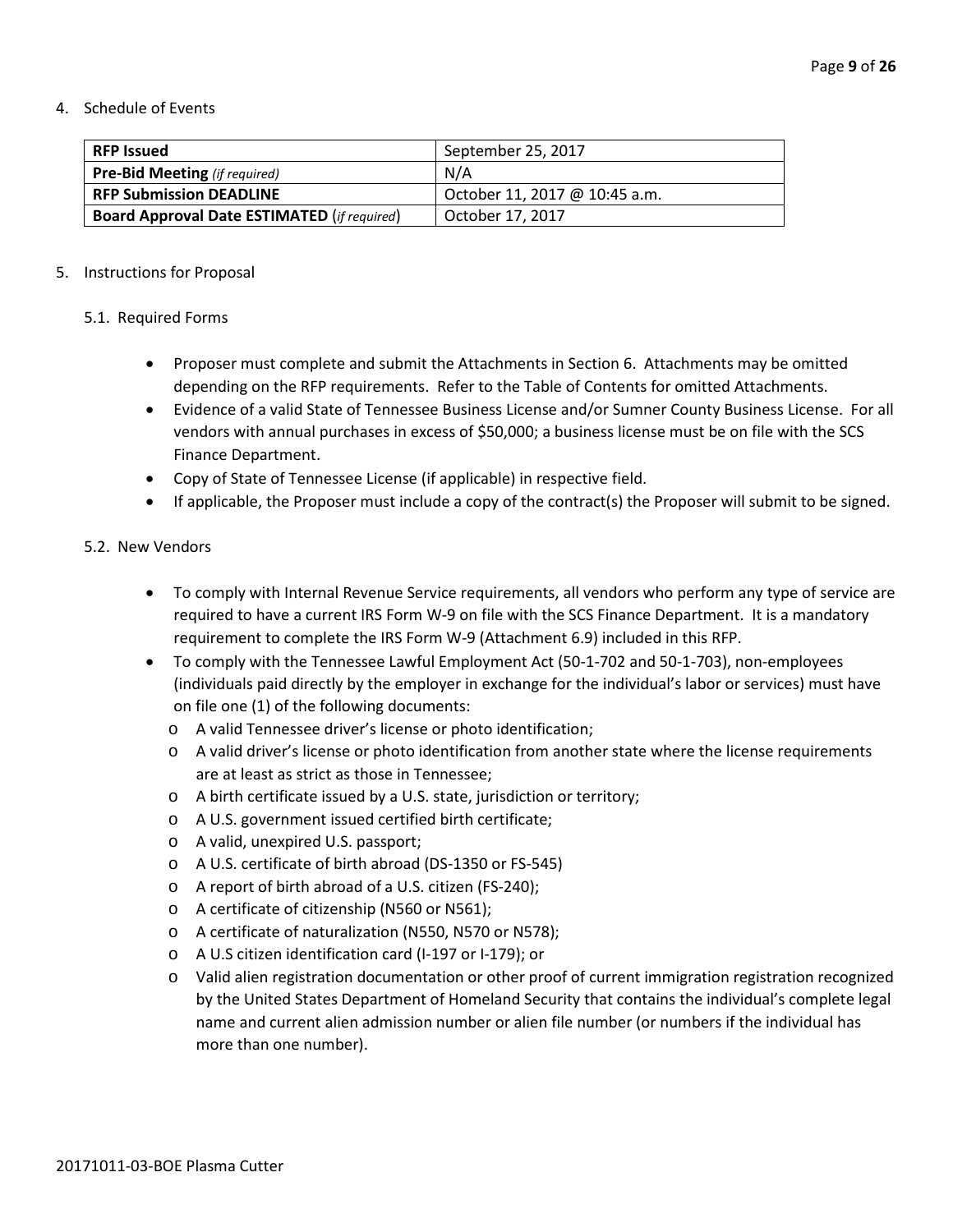5.3. Acknowledgement of Insurance Requirements

By submitting a proposal, Proposer acknowledges that it has read and understands the insurance requirements for the proposal. The Proposer who may have employees, contractors or agents working on SCS properties shall carry current certificates for general and professional liability insurance and for workers' compensation of a minimum of \$250,000. The owner or Principal of each Proposer must also be insured by workers' compensation if they perform any of the services on SCS properties. There will be no exceptions to the insurance requirement. Proposer also understands that the evidence of required insurance must be submitted within fifteen (15) working days following notification of its offer being accepted; otherwise, SCS may rescind its acceptance of the Proposers proposal.

5.4. Clarification and Interpretation of RFP

The words "must" and "shall" in the RFP indicate mandatory requirements. Taking exception to any mandatory requirement shall be considered grounds for rejection. There are other requirements that SCS considers important but not mandatory. It is important to respond in a concise manner to each section and submit an itemized list of all exceptions.

#### 5.5. Proposal Package

The package containing the proposal must be sealed and clearly marked on the outside of the package: **"20171011-03-BOE Plasma Cutter" DO NOT OPEN**

All sealed proposals packages must include all of the following. Any sealed proposals are subject to rejection as non-conforming if any applicable item is not included.

- One (1) Complete Original
- Two (2) additional copies of the Original
- One (1) electronic format (CD/USB Drive)
- Original Signature on Original Proposal. NO copied or digital signatures.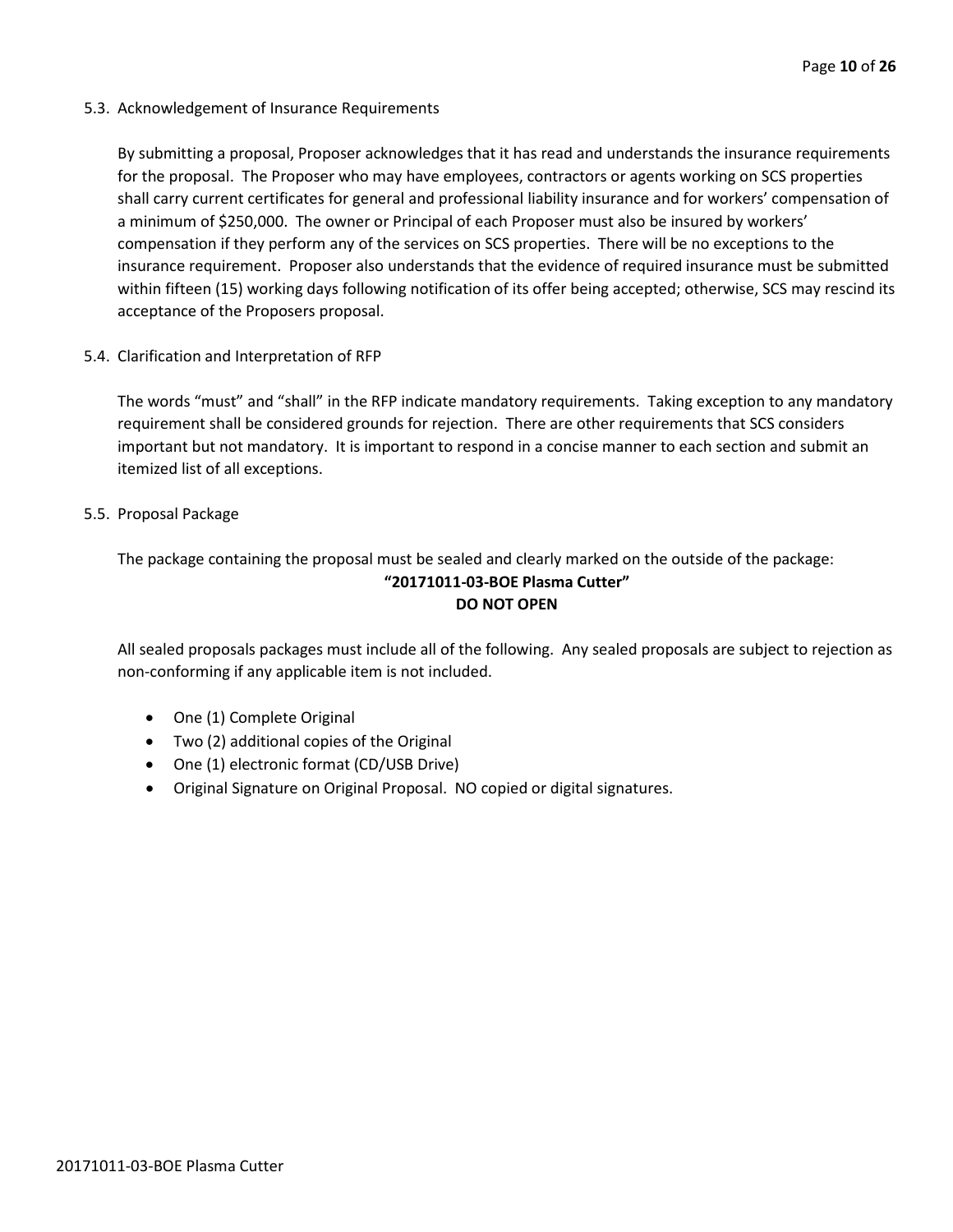The outside of the proposal package must be labeled as follows (if applicable):

- 1. Name of Company and Principal Owner, Business License Number, Expiration Date and License Classification.
- 2. In addition to Item 1, the same is applicable to masonry contractors if the work performed is > \$100,000.
- 3. In addition to Item 1, the same is applicable to HVAC, electrical, plumbing or A/C contractors if the work performed is > \$25,000.
- 4. In addition to Item 1, the same is applicable plus the Department of Environment & Conservation License Number and Classification, applicable to geothermal contractors if the work performed is > \$25,000.
- 5. If the prime contractor performs the masonry portion of the project or any of the above listed contractor skill sets and the work performed is > \$100,000; it must be so designated.
- 6. Only one (1) contractor in each classification listed shall be written on the bid envelope.

#### 5.6. Delivery of Proposals

Sealed proposals will be accepted until **October 11, 2017 @ 10:45 a.m. Local Time**. Proposals received after that time will be deemed invalid. Vendors mailing proposal packages must allow sufficient time to ensure receipt of their package by the time specified. There will be no exceptions. Proposals will be opened and read aloud. The reading of the bids will begin at **10:45 a.m. Local Time**.

Due to the nature of deliveries to the SCS Support Services Facility by carriers such as UPS, FedEx and such like; the proposal package will be accepted if the date and time on the delivery confirmation are indicated to be on or before the Proposal Deadline.

| Delivery Address: | Sumner County Board of Education |
|-------------------|----------------------------------|
|                   | Attn: Purchasing Supervisor      |
|                   | 1500 Airport Road                |
|                   | Gallatin, TN 37066               |

#### 5.7. Evaluation of Proposals

The SCS Purchasing Supervisor will first examine the proposals to reject those that are clearly non-responsive to the stated requirements. Proposers who are determine to be non-responsive and/or non-responsible will be notified of this determination.

The evaluation process will include the following factors:

- Proposed Approach and Timeline
- Company Experience and Qualifications
	- o The nature and scope of the Proposers business.
	- o The number of years the Proposer has been licensed to do business.
	- o The number of years the Proposer has been providing the requested services.
	- o How many similarly sized or larger K-12 clients have you contract with?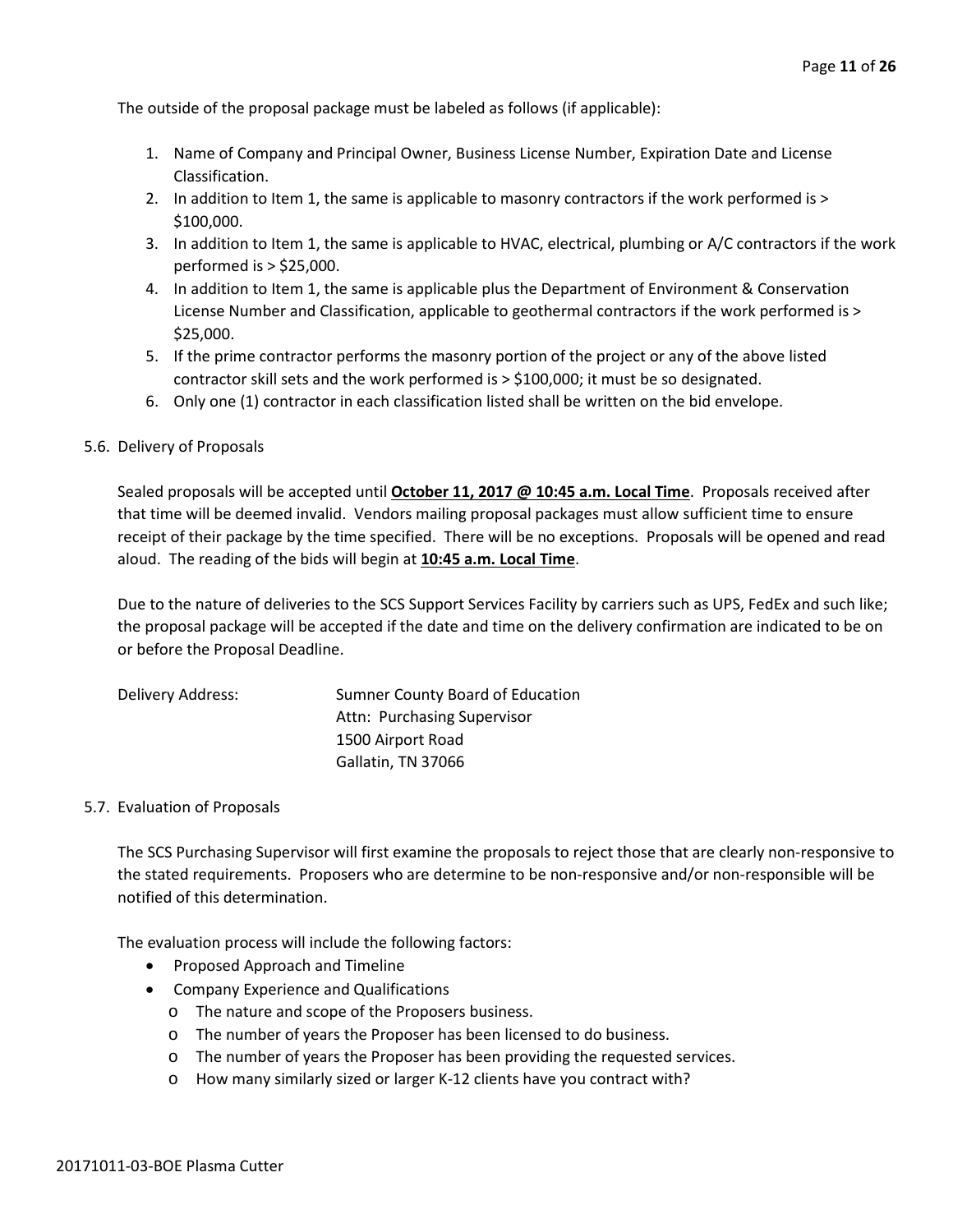- Compensation/Price Data
	- o Address all costs associated with performance of the contracted services.
- Past Performance and References
	- o Provided a minimum of two (2) client references for similar projects in size and scope successfully completed by Proposer within the last three (3) years. Attachment 6.3.
	- o SCS may also consider other sources of pertinent past performance information, including the districts own experience with the Proposer.
- 5.8. Request for Clarification of Proposals

Requests for clarification of proposals shall be distributed by the Purchasing Supervisor in writing (or email).

#### 5.9. Protests

In the event that any interested party finds any part of the listed specifications, terms or conditions to be discrepant, incomplete or otherwise questionable in any respect; it shall be the responsibility of the concerned party to notify the SCS Purchasing Office of such matters immediately upon receipt of the RFP. All notifications must be sent to the Purchasing Supervisor via email at [purchasing@sumnerschools.org.](mailto:purchasing@sumnerschools.org)

Any actual or prospective Proposer who is aggrieved in connection with the RFP or award of a contract may protest to the Purchasing Supervisor and/or the Sumner County Board of Education at its regularly scheduled meeting.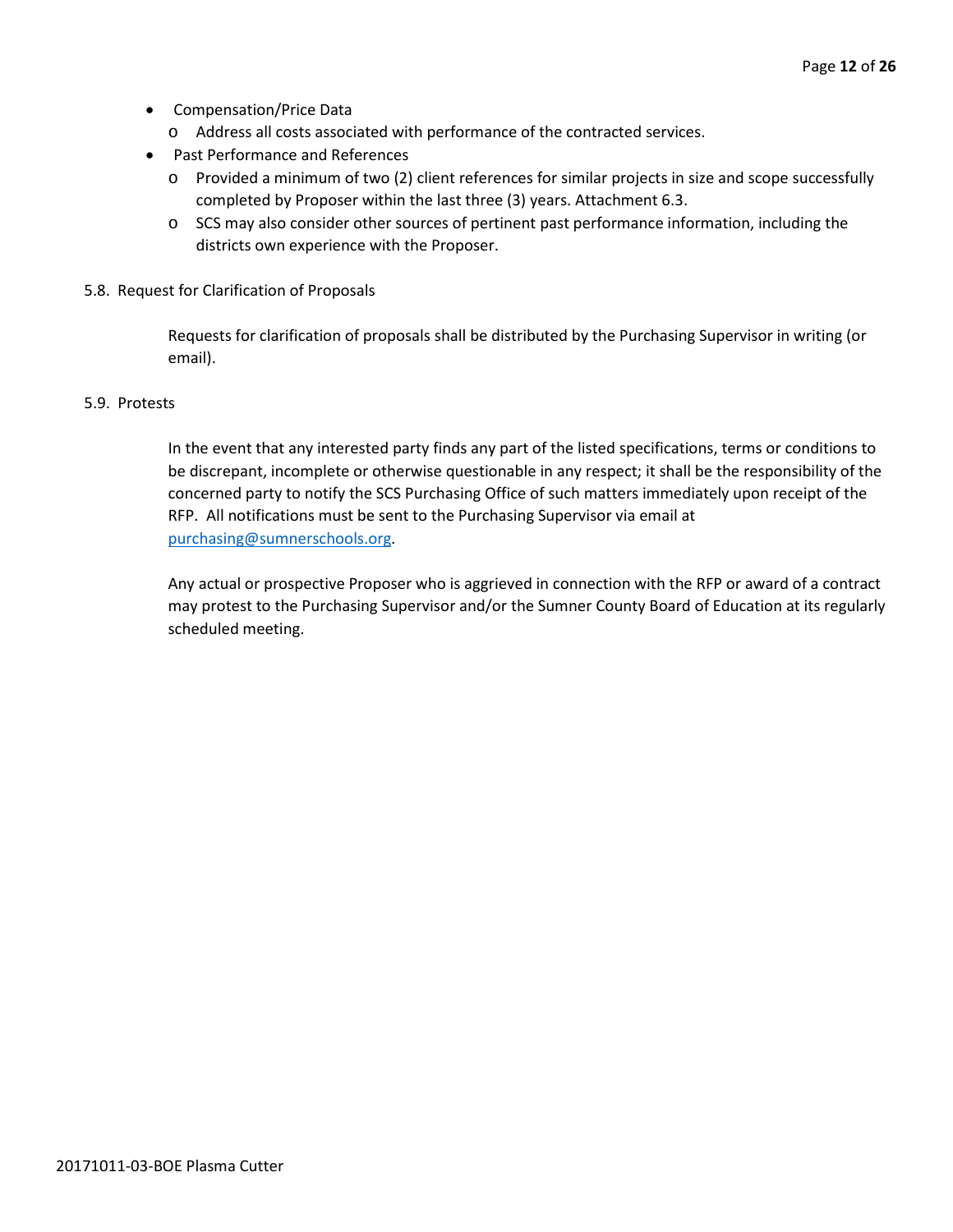#### **ATTACHMENT 6.1 - Contact Information**

| <b>Company Legal Name:</b>                 |          |
|--------------------------------------------|----------|
| <b>Company Official Address:</b>           |          |
|                                            |          |
| Company Web Site (URL):                    |          |
|                                            |          |
| Contact Person for project administration: |          |
|                                            |          |
|                                            |          |
|                                            |          |
|                                            | (office) |
|                                            | (mobile) |
|                                            |          |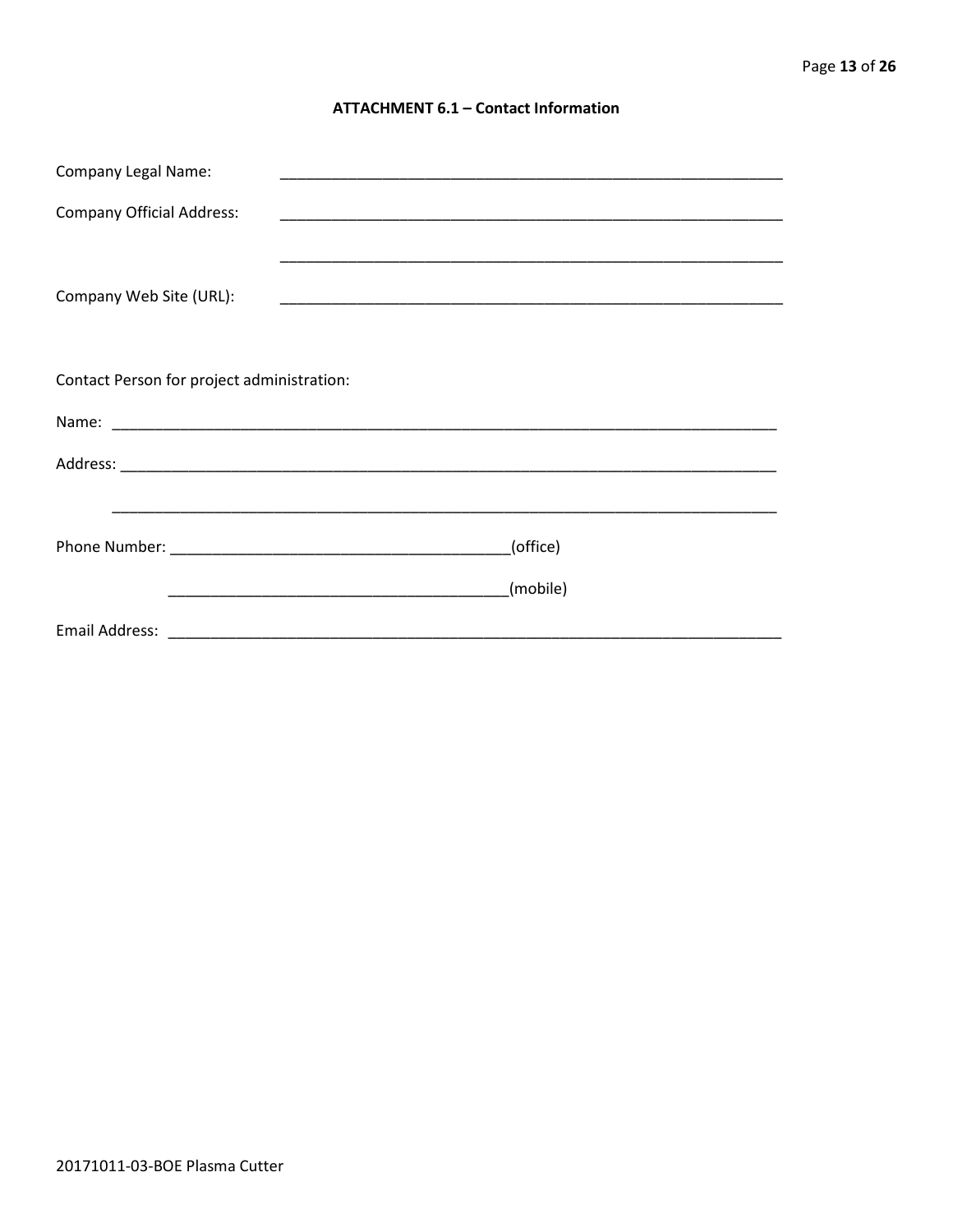

Attn: Purchasing Supervisor 1500 Airport Road Gallatin, TN 37066

# **ATTACHMENT 6.2 – Bid Form/Certification 20171011-03-BOE Plasma Cutter**

Date \_\_\_\_\_\_\_\_\_\_\_\_\_\_\_\_\_\_\_\_\_\_\_\_\_\_\_\_\_\_\_\_ I, \_\_\_\_\_\_\_\_\_\_\_\_\_\_\_\_\_\_\_\_\_\_\_\_\_\_\_\_\_\_\_\_\_\_\_\_\_\_\_\_\_\_\_\_\_\_\_\_\_\_\_\_\_\_\_\_\_\_\_\_\_\_\_\_\_, a duly authorized representative of \_\_\_\_\_\_\_\_\_\_\_\_\_\_\_\_\_\_\_\_\_\_\_\_\_\_\_\_\_\_\_\_\_\_\_\_\_\_\_\_\_\_\_\_\_\_\_\_\_\_\_\_\_\_\_\_\_\_\_\_\_\_\_\_\_\_ hereby submit our bid for **20171011-**

**03-BOE Plasma Cutter** in accordance with the specifications and instructions set forth in these bid documents.

| ITEM NO. | QUANTITY | UNIT | <b>DESCRIPTION</b>    | UNIT PRICE | EXTENDED     |
|----------|----------|------|-----------------------|------------|--------------|
|          |          |      |                       |            | <b>TOTAL</b> |
|          |          | Each | Plasma Cutting System |            |              |
|          |          |      |                       |            |              |
|          |          |      |                       |            |              |

| Vendor Legal Name Manuel Allen and Control and Control and Control and Control and Control and Control and Control and Control and Control and Control and Control and Control and Control and Control and Control and Control |                    |
|--------------------------------------------------------------------------------------------------------------------------------------------------------------------------------------------------------------------------------|--------------------|
|                                                                                                                                                                                                                                |                    |
| (street)                                                                                                                                                                                                                       | (city, state, zip) |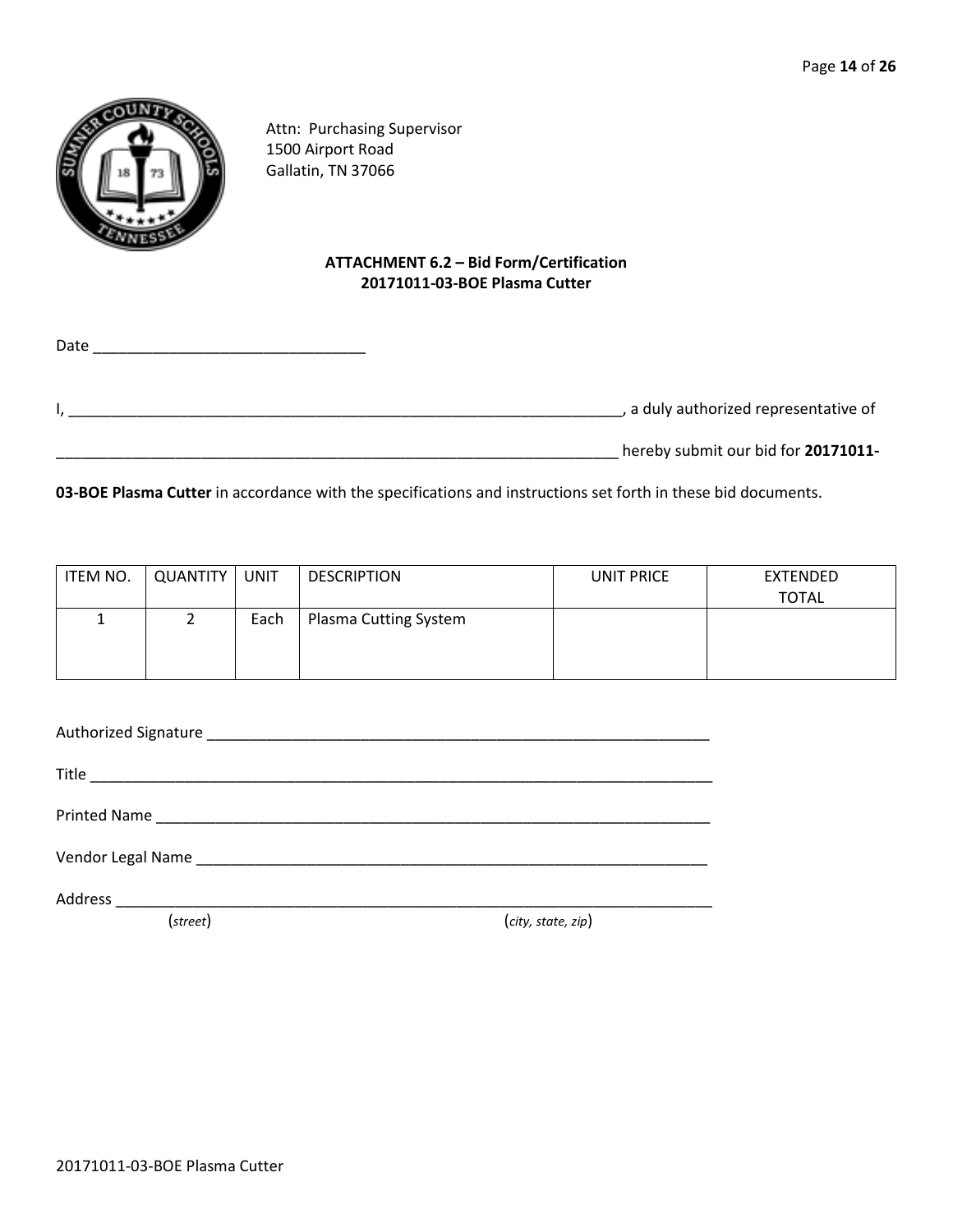| <b>ATTACHMENT 6.3 - References</b> |  |  |
|------------------------------------|--|--|
|------------------------------------|--|--|

\*Proposers may copy this page and submit additional references.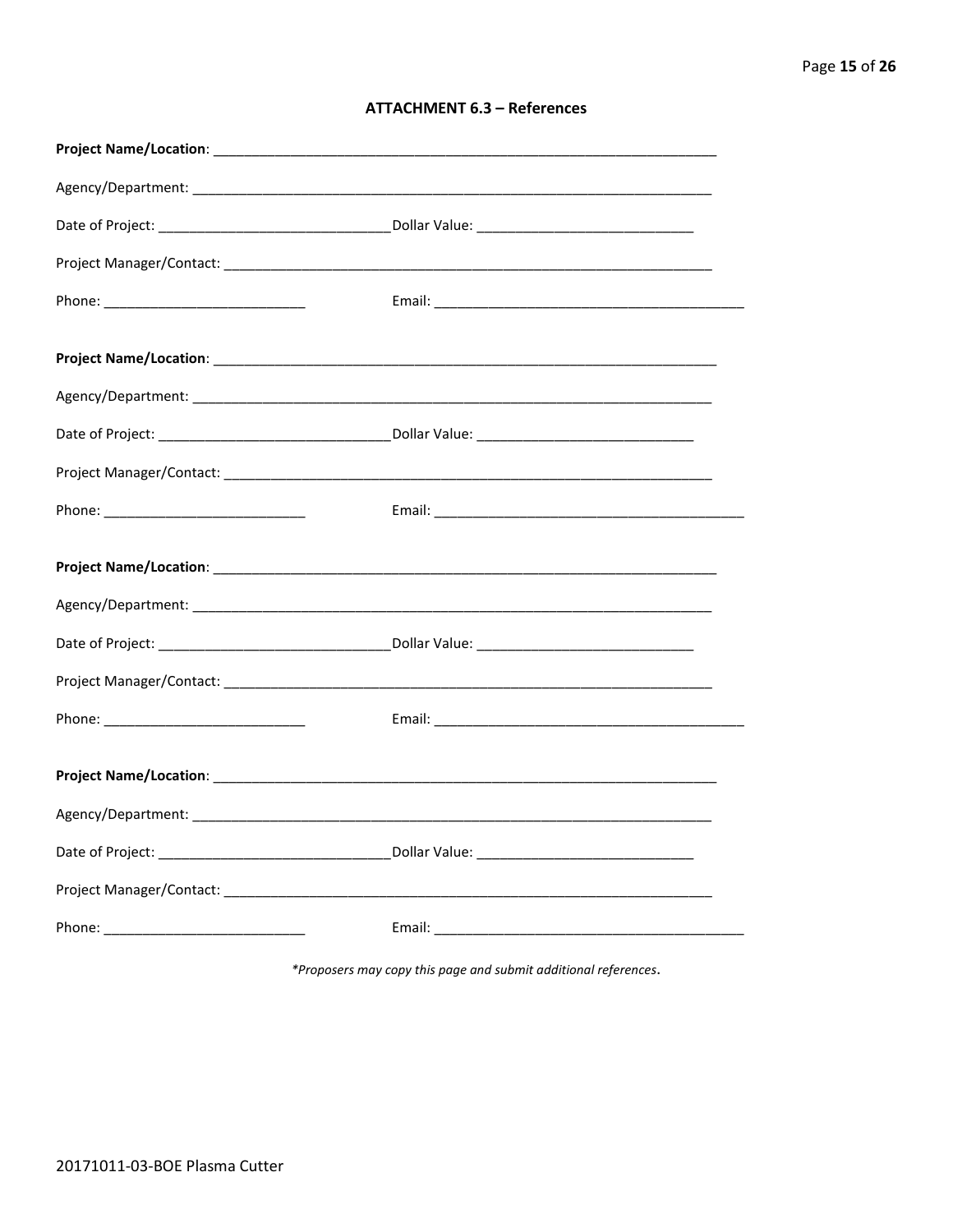#### **ATTACHMENT 6.4 – Certification Regarding Debarment or Suspension**

The prospective participant certifies, to the best of its knowledge and belief, that it and its principals:

- Are not presently debarred, suspended, proposed for debarment, declared ineligible or voluntarily excluded from participation in transactions under federal non-procurement programs by any federal department or agency;
- Have not, within the three year period preceding the proposal, had one or more public transactions (federal, state or local) terminated for cause or default; and
- Are not presently indicated or otherwise criminally or civilly charged by a government entity (federal, state or local) and have not, within the three year period preceding the bid, been convicted or had a civil judgement rendered against it:
	- o For the commission of fraud or a criminal offense in connection with obtaining, attempting to obtain or performing a public transaction (federal, state or local) or a procurement contract under such a public transaction;
	- o For the violation of federal or state antitrust statutes, including those proscribing price fixing between competitors, the allocation of customers between competitors, or bid rigging; or
	- o For the commission of embezzlement, theft, forgery, bribery, falsification or destruction of records, making false statements, or receiving stolen property.

\_\_\_\_\_\_\_\_\_\_\_\_\_\_\_\_\_\_\_\_\_\_\_\_\_\_\_\_\_\_\_\_\_\_\_\_\_\_\_\_\_\_\_\_\_\_\_\_\_\_\_\_

I understand that a false statement on this certification may be grounds for the rejection of this proposal or the termination of the award. In addition, under 18 U.S.C. 1001, a false statement may result in a fine of up to \$10,000 or imprisonment for up to five years, or both.

Name of Participating Agency: \_\_\_\_\_\_\_\_\_\_\_\_\_\_\_\_\_\_\_\_\_\_\_\_\_\_\_\_\_\_\_\_\_\_\_\_\_\_\_\_\_\_\_\_\_\_\_\_\_\_\_\_\_\_\_\_\_\_\_\_

Name and Title of Authorized Representative: \_\_\_\_\_\_\_\_\_\_\_\_\_\_\_\_\_\_\_\_\_\_\_\_\_\_\_\_\_\_\_\_\_\_\_\_\_\_\_\_\_\_\_\_\_\_\_

Signature of Authorized Representative: \_\_\_\_\_\_\_\_\_\_\_\_\_\_\_\_\_\_\_\_\_\_\_\_\_\_\_\_\_\_\_\_\_\_\_\_\_\_\_\_\_\_\_\_\_\_\_\_\_\_\_\_

Date: \_\_\_\_\_\_\_\_\_\_\_\_\_\_\_\_\_\_\_\_\_\_\_\_\_\_\_\_

\_\_\_\_ I am unable to certify to the above statement. Attached is my explanation.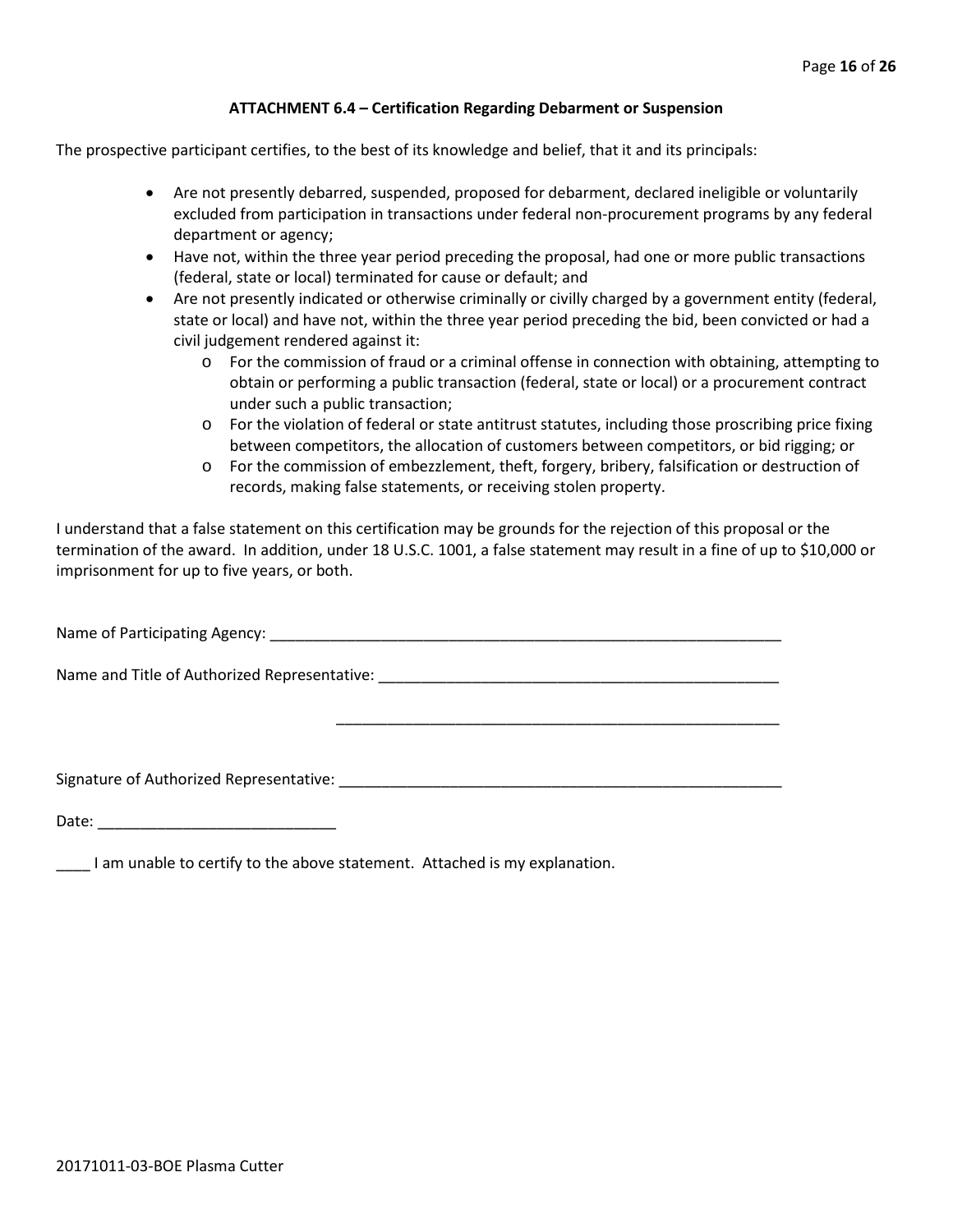#### **ATTACHMENT 6.5 – Condition of Submitting Proposal**

The undersigned Proposer has carefully examined all instructions, requirements, specifications, terms and conditions of the RFP and certifies:

- It is a reputable company regularly engaged in providing goods and/or services necessary to meet the requirements, specifications, terms and conditions of the RFP.
- All statements, information and representations prepared and submitted in response to the RFP are current, complete, true and accurate. Proposer acknowledges that the Sumner County Board of Education (SCS) will rely on such statements, information and representations in selecting the successful proposer(s).
- That the prices quoted shall be SCSs pricing for the products and/or service.
- It shall be bound by all statements, representations, warranties and guarantees made in its proposal.
- Proposer acknowledges that the contract may be canceled if any conflict of interest or appearance of a conflict of interest is discovered by SCS, in its sole discretion.
- All purchase orders must be duly authorized and executed by SCS and subject to the terms and conditions of the RFP.

By checking this box, Proposer agrees that SCS reserves the right to extend the terms, conditions, and prices of this contract to other Institutions (such as State, Local and/or Public Agencies) who express an interest in participating in any contract that results from this RFP. Each of the piggyback Institutions will issue their own purchasing documents for the goods/services. Proposer agrees that SCS shall bear not responsibility or liability for any agreements between Proposer and the other Institution(s) who desire to exercise this option.

\**The contractor is under no obligation to extend terms, conditions and pricing to other Institutions. SCS shall not use this factor as a determination for bid award*.

| ADDRESS: |                                                                       |
|----------|-----------------------------------------------------------------------|
|          |                                                                       |
| PHONE:   | (office)<br><u> 1989 - Johann Barbara, martin amerikan personal (</u> |
|          | (mobile)                                                              |
| EMAIL:   |                                                                       |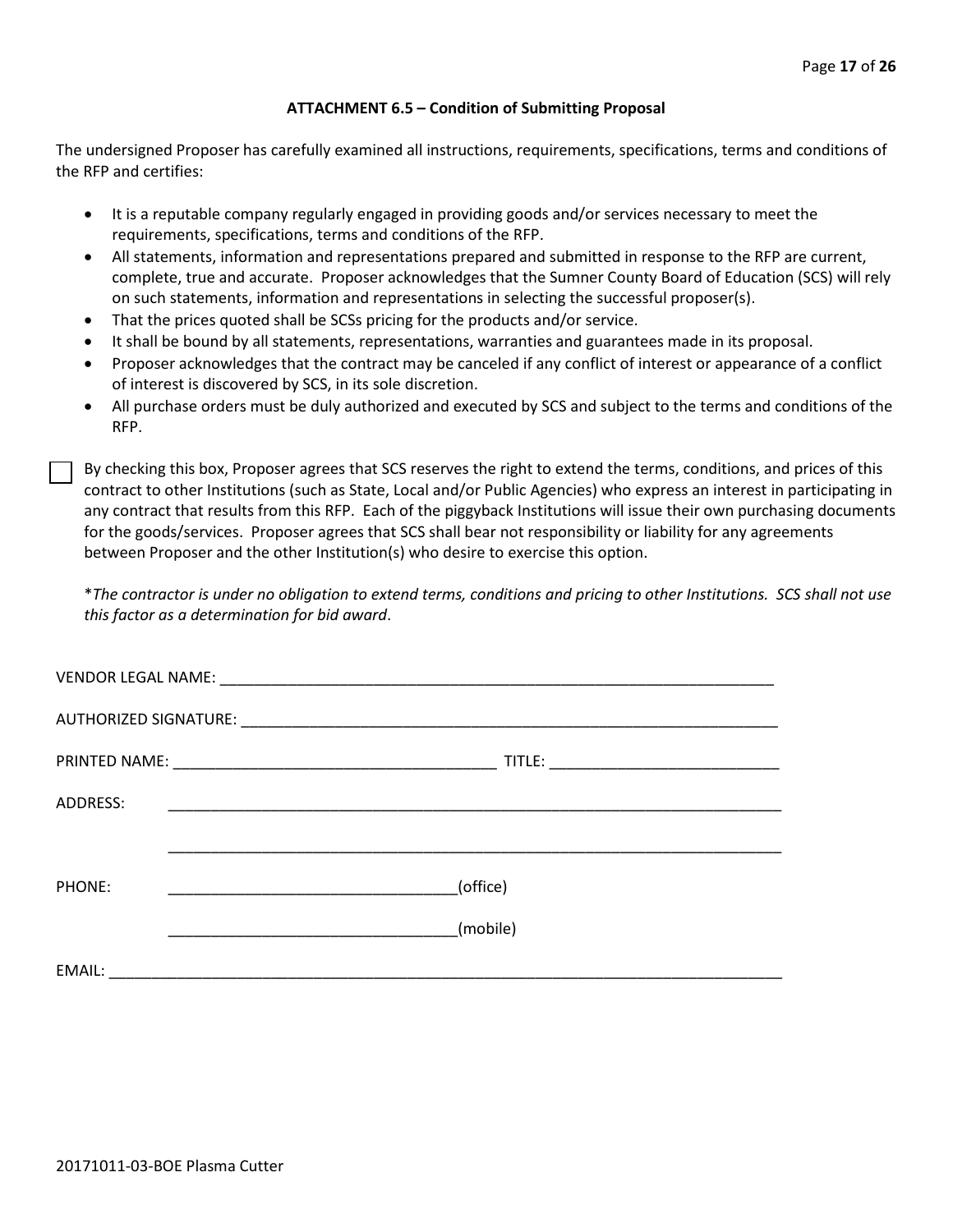#### **ATTACHMENT 6.6 – Statement of Non-Collusion**

The undersigned affirms that they are duly authorized to execute this contract, that this company, corporation, firm, partnership or individual has not prepared this proposal in collusion with any other respondent, and that the contents of this proposal as to prices, terms or conditions of said proposal have not been communicated by the undersigned nor by any employee or agent to any other person engaged in this type of business prior to the official opening of this proposal.

| Address: |          |
|----------|----------|
|          | (office) |
|          | (mobile) |
|          |          |
|          |          |
|          |          |
|          |          |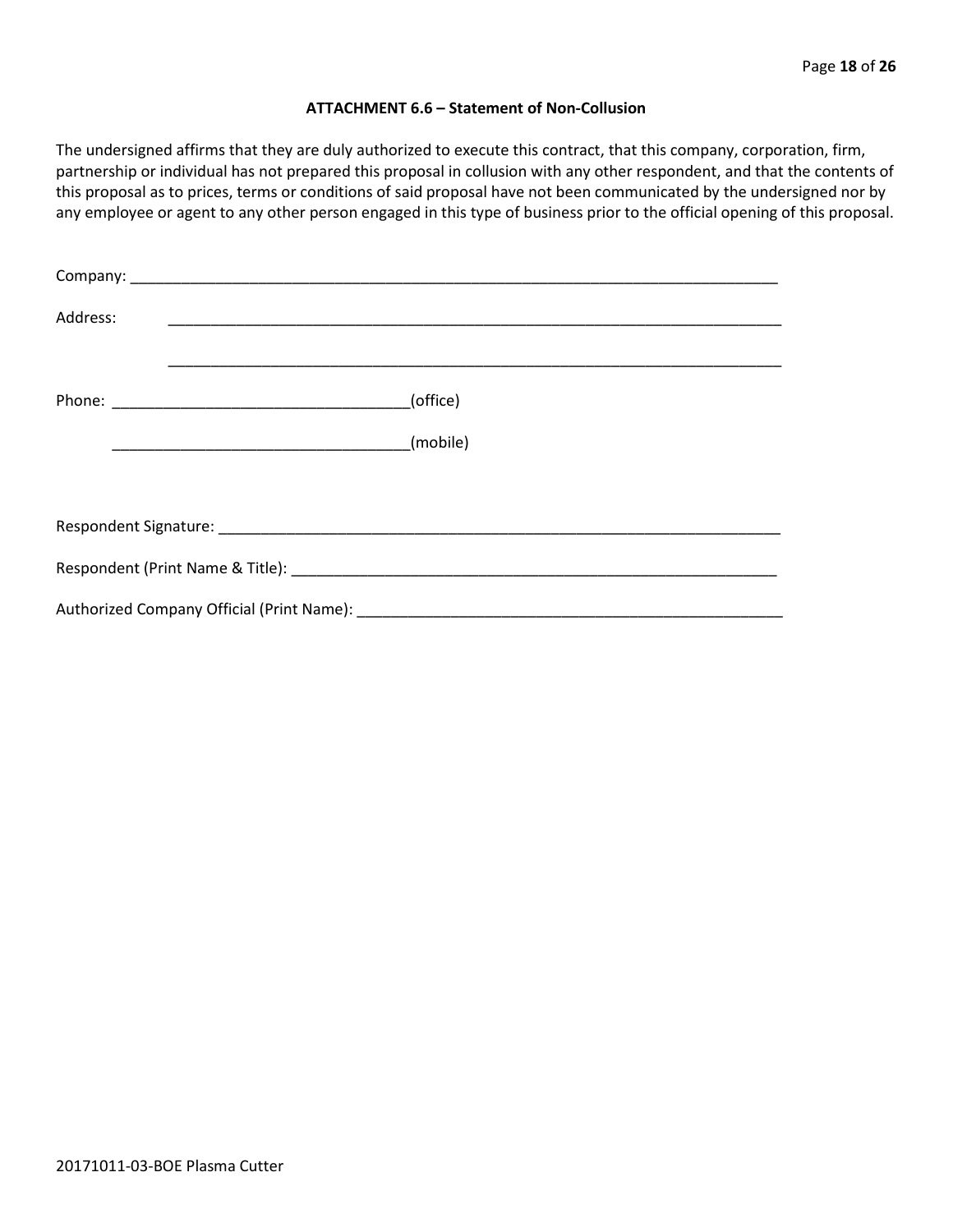#### **ATTACHMENT 6.7 – Attestation Re Personnel**

### **ATTESTATION RE PERSONNEL USED IN CONTRACT PERFORMANCE**

| <b>CONTRACTOR LEGAL ENTITY NAME:</b>                                   |  |
|------------------------------------------------------------------------|--|
| FEDERAL EMPLOYER IDENTIFICATION NUMBER:<br>(or Social Security Number) |  |

**The Contractor, identified above, does hereby attest, certify, warrant, and assure that the Contractor shall not knowingly utilize the services of an illegal immigrant in the performance of this Contract and shall not knowingly utilize the services of any subcontractor who will utilize the services of an illegal immigrant in the performance of this Contract.**

**SIGNATURE & DATE:**

NOTICE: This attestation MUST be signed by an individual empowered to contractually bind the Contractor.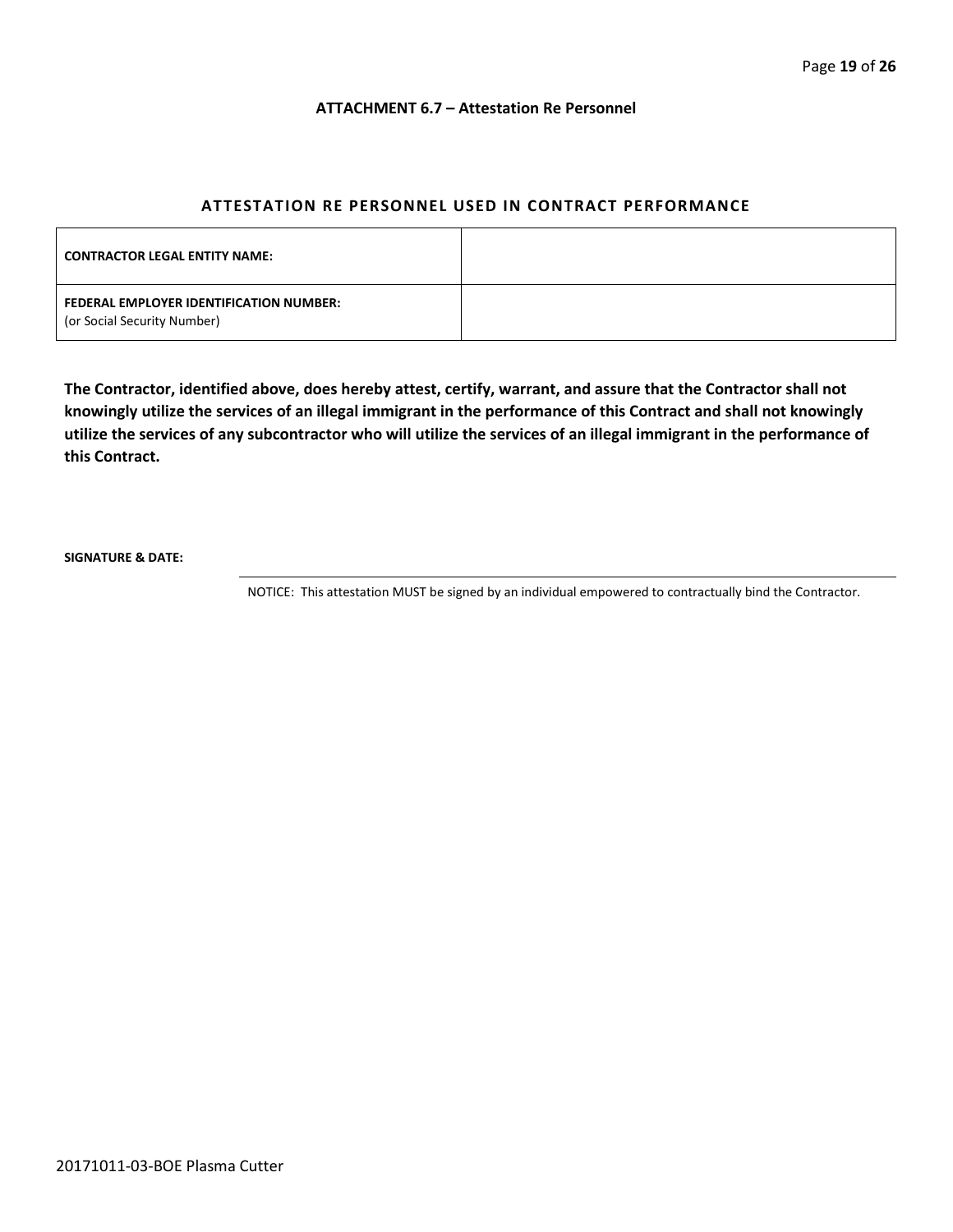#### **ATTACHMENT 6.8 – Drug Free Workplace Affidavit**

#### **DRUG-FREE WORKPLACE**

The Sumner County Board of Education is committed to maintaining a safe and productive work environment for its employees and to providing high quality service to its citizens. The goal of this policy is for Sumner County Board of Education employees and contractors to remain, or become and remain, drug-free. Abuse and dependency on alcohol and/or drugs can seriously affect the health of employees, contractors and citizens, jeopardize personal safety, impact the safety of others and impair job performance.

Drug-Free Workplace Act of 1988 – Sumner County Board of Education is governed by the Drug-Free Workplace Act of 1988 (Pub. L. 100-690, Title V, Subtitle D).

Omnibus Transportation Employee Testing Act of 1991 – Sumner County Board of Education is governed by the Omnibus Transportation Employee Testing Act of 1991 (Pub. L. 102-143, Title V).

Right to an Alcohol and Drug-Free Workplace - Employees have the right to work in an alcohol and drug-free environment and to work with persons free from the effects of alcohol and/or drugs.

Required Alcohol and Drug Tests - Alcohol and drug testing for safety sensitive employees shall be in accordance with the provisions contained in the Sumner County Board of Education Alcohol and Drug Policy adopted by departments which have safety sensitive positions.

Contracts – Any contractors providing goods or services to Sumner County Board of Education must comply with all State and Federal drug free workplace laws, rules and regulations and so certify this compliance by completion of the DRUG-FREE WORKPLACE AFFIDAVIT (attached page 2).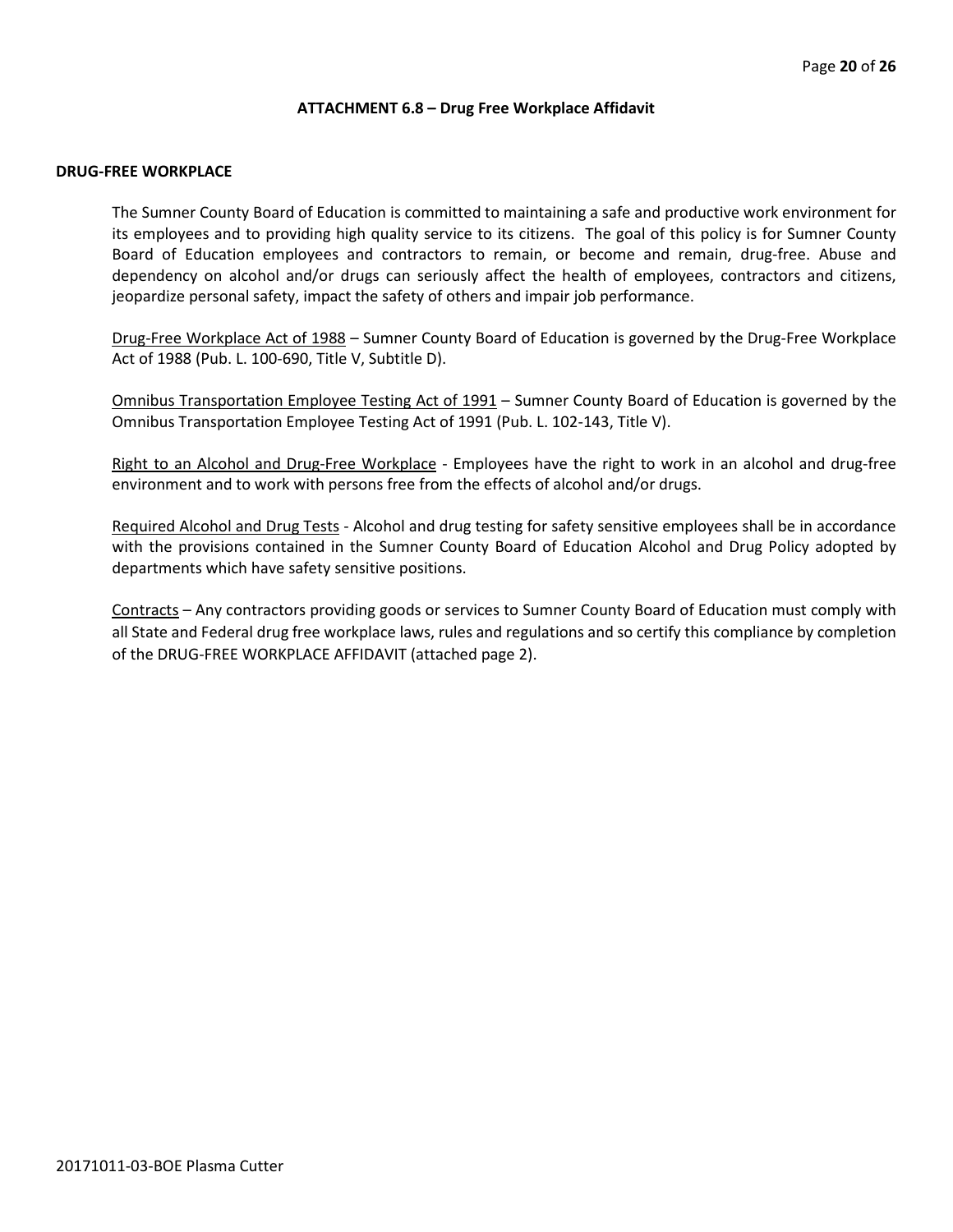#### **DRUG-FREE WORKPLACE AFFIDAVIT** (page 2)

STATE OF

COUNTY OF \_\_\_\_\_\_\_\_\_\_\_\_\_\_\_\_\_\_

The undersigned, principal officer of \_\_\_\_\_\_\_\_\_\_\_\_\_\_\_\_\_\_\_\_\_\_\_\_\_\_\_\_\_\_\_\_\_\_, an employer of five (5) or more employees contracting with Sumner County Board of Education to provide goods or services, hereby states under oath as follows:

- 1. The undersigned is a principal officer of \_\_\_\_\_\_\_\_\_\_\_\_\_\_\_\_\_\_\_\_\_\_\_\_\_\_\_\_\_\_\_\_\_\_\_\_\_\_\_ (hereinafter referred to as the "Company") and is duly authorized to execute this Affidavit on behalf of the Company.
- 2. The Company submits this Affidavit because it shall be receiving pay pursuant to a contract with the state or any local government to provide goods or services.
- 3. The Company is in compliance with all State and Federal Laws, Rules and Regulations requiring a drug-free workplace program.

Further affiant saith not.

Principal Officer:\_\_\_\_\_\_\_\_\_\_\_\_\_\_\_\_\_\_\_\_\_\_\_\_\_\_\_\_\_\_\_\_\_\_\_\_\_\_\_\_\_

STATE OF \_\_\_\_\_\_\_\_\_\_\_\_\_\_\_\_\_\_\_

COUNTY OF

Before me personally appeared \_\_\_\_\_\_\_\_\_\_\_\_\_\_\_\_\_\_\_\_\_\_\_\_\_\_\_\_\_, with whom I am personally acquainted (or proved to me on the basis of satisfactory evidence) and who acknowledged that such person executed the foregoing affidavit for the purposes therein contained.

Witness my hand and seal at office this \_\_\_\_\_\_\_\_\_\_\_\_\_ day of \_\_\_\_\_\_\_\_\_\_\_\_\_\_\_\_\_\_\_\_, 20\_\_\_\_.

Notary Public

My commission expires: \_\_\_\_\_\_\_\_\_\_\_\_\_\_\_\_\_\_\_\_\_\_\_

\_\_\_\_\_\_\_\_\_\_\_\_\_\_\_\_\_\_\_\_\_\_\_\_\_\_\_\_\_\_\_\_\_\_\_\_\_\_\_\_\_\_\_\_\_\_\_\_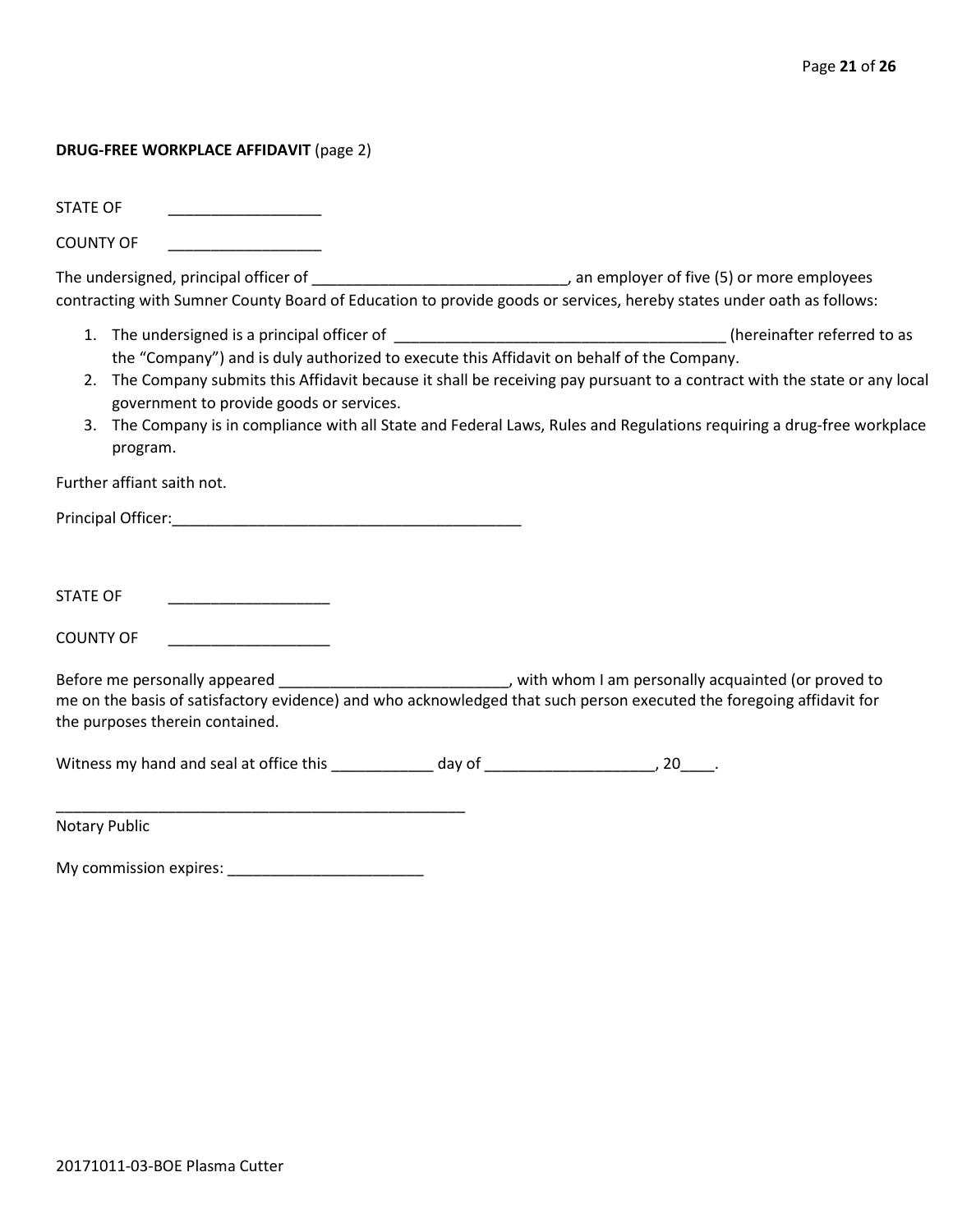#### **ATTACHMENT 6.9 – W9**

| <b>Request for Taxpayer</b><br>(Rev. December 2014)<br><b>Identification Number and Certification</b><br>Department of the Treasury<br>Internal Revenue Service<br>1 Name (as shown on your income tax return). Name is required on this line; do not leave this line blank.<br>2 Business name/disregarded entity name, if different from above<br>N                                                                                                                                                                                                                                                                                                                                                                                                                                                                                                                                                                                                                                                                                                                                                                                                                                                                                                                                                                                                                                                                                                                                                                                                                                                                                                                                                                                                                                                                                                                                                                                              | requester. Do not<br>send to the IRS. |  |  |
|----------------------------------------------------------------------------------------------------------------------------------------------------------------------------------------------------------------------------------------------------------------------------------------------------------------------------------------------------------------------------------------------------------------------------------------------------------------------------------------------------------------------------------------------------------------------------------------------------------------------------------------------------------------------------------------------------------------------------------------------------------------------------------------------------------------------------------------------------------------------------------------------------------------------------------------------------------------------------------------------------------------------------------------------------------------------------------------------------------------------------------------------------------------------------------------------------------------------------------------------------------------------------------------------------------------------------------------------------------------------------------------------------------------------------------------------------------------------------------------------------------------------------------------------------------------------------------------------------------------------------------------------------------------------------------------------------------------------------------------------------------------------------------------------------------------------------------------------------------------------------------------------------------------------------------------------------|---------------------------------------|--|--|
| Specific Instructions on page<br>4 Exemptions (codes apply only to<br>3 Check appropriate box for federal tax classification; check only one of the following seven boxes:<br>certain entities, not individuals; see<br>C Corporation<br>S Corporation Partnership<br>Trust/estate<br>Individual/sole proprietor or<br>instructions on page 3):<br>single-member LLC<br>Print or type<br>Exempt payee code (if any)<br>Limited liability company. Enter the tax classification (C=C corporation, S=S corporation, P=partnership) ▶<br>Exemption from FATCA reporting<br>Note. For a single-member LLC that is disregarded, do not check LLC; check the appropriate box in the line above for<br>the tax classification of the single-member owner.<br>code (if any)<br>(Applies to accounts maintained outside the U.S.)<br>Other (see instructions) ▶<br>5 Address (number, street, and apt. or suite no.)<br>Requester's name and address (optional)<br>6 City, state, and ZIP code<br>See<br>7 List account number(s) here (optional)                                                                                                                                                                                                                                                                                                                                                                                                                                                                                                                                                                                                                                                                                                                                                                                                                                                                                                           |                                       |  |  |
|                                                                                                                                                                                                                                                                                                                                                                                                                                                                                                                                                                                                                                                                                                                                                                                                                                                                                                                                                                                                                                                                                                                                                                                                                                                                                                                                                                                                                                                                                                                                                                                                                                                                                                                                                                                                                                                                                                                                                    |                                       |  |  |
| Part I<br><b>Taxpayer Identification Number (TIN)</b><br>Social security number<br>Enter your TIN in the appropriate box. The TIN provided must match the name given on line 1 to avoid<br>backup withholding. For individuals, this is generally your social security number (SSN). However, for a<br>resident alien, sole proprietor, or disregarded entity, see the Part I instructions on page 3. For other<br>entities, it is your employer identification number (EIN). If you do not have a number, see How to get a<br>TIN on page 3.<br>or<br>Employer identification number<br>Note. If the account is in more than one name, see the instructions for line 1 and the chart on page 4 for<br>guidelines on whose number to enter.<br>-                                                                                                                                                                                                                                                                                                                                                                                                                                                                                                                                                                                                                                                                                                                                                                                                                                                                                                                                                                                                                                                                                                                                                                                                   |                                       |  |  |
|                                                                                                                                                                                                                                                                                                                                                                                                                                                                                                                                                                                                                                                                                                                                                                                                                                                                                                                                                                                                                                                                                                                                                                                                                                                                                                                                                                                                                                                                                                                                                                                                                                                                                                                                                                                                                                                                                                                                                    |                                       |  |  |
| <b>Certification</b><br>Part II                                                                                                                                                                                                                                                                                                                                                                                                                                                                                                                                                                                                                                                                                                                                                                                                                                                                                                                                                                                                                                                                                                                                                                                                                                                                                                                                                                                                                                                                                                                                                                                                                                                                                                                                                                                                                                                                                                                    |                                       |  |  |
| Under penalties of perjury, I certify that:<br>1. The number shown on this form is my correct taxpayer identification number (or I am waiting for a number to be issued to me); and<br>2. I am not subject to backup withholding because: (a) I am exempt from backup withholding, or (b) I have not been notified by the Internal Revenue<br>Service (IRS) that I am subject to backup withholding as a result of a failure to report all interest or dividends, or (c) the IRS has notified me that I am<br>no longer subject to backup withholding; and<br>3. I am a U.S. citizen or other U.S. person (defined below); and<br>4. The FATCA code(s) entered on this form (if any) indicating that I am exempt from FATCA reporting is correct.<br>Certification instructions. You must cross out item 2 above if you have been notified by the IRS that you are currently subject to backup withholding<br>because you have failed to report all interest and dividends on your tax return. For real estate transactions, item 2 does not apply. For mortgage<br>interest paid, acquisition or abandonment of secured property, cancellation of debt, contributions to an individual retirement arrangement (IRA), and<br>generally, payments other than interest and dividends, you are not required to sign the certification, but you must provide your correct TIN. See the<br>instructions on page 3.                                                                                                                                                                                                                                                                                                                                                                                                                                                                                                                                      |                                       |  |  |
| Sign<br>Signature of                                                                                                                                                                                                                                                                                                                                                                                                                                                                                                                                                                                                                                                                                                                                                                                                                                                                                                                                                                                                                                                                                                                                                                                                                                                                                                                                                                                                                                                                                                                                                                                                                                                                                                                                                                                                                                                                                                                               |                                       |  |  |
| Here<br>U.S. person ▶<br>Date P<br>· Form 1098 (home mortgage interest), 1098-E (student Ioan interest), 1098-T<br><b>General Instructions</b>                                                                                                                                                                                                                                                                                                                                                                                                                                                                                                                                                                                                                                                                                                                                                                                                                                                                                                                                                                                                                                                                                                                                                                                                                                                                                                                                                                                                                                                                                                                                                                                                                                                                                                                                                                                                     |                                       |  |  |
| (tuition)<br>Section references are to the Internal Revenue Code unless otherwise noted.<br>• Form 1099-C (canceled debt)<br>Future developments. Information about developments affecting Form W-9 (such<br>. Form 1099-A (acquisition or abandonment of secured property)<br>as legislation enacted after we release it) is at www.irs.gov/fw9.<br>Use Form W-9 only if you are a U.S. person (including a resident alien), to<br>provide your correct TIN.<br><b>Purpose of Form</b>                                                                                                                                                                                                                                                                                                                                                                                                                                                                                                                                                                                                                                                                                                                                                                                                                                                                                                                                                                                                                                                                                                                                                                                                                                                                                                                                                                                                                                                            |                                       |  |  |
| If you do not return Form W-9 to the requester with a TIN, you might be subject<br>An individual or entity (Form W-9 requester) who is required to file an information<br>to backup withholding. See What is backup withholding? on page 2.<br>return with the IRS must obtain your correct taxpayer identification number (TIN)<br>which may be your social security number (SSN), individual taxpayer identification<br>By signing the filled-out form, you:<br>number (ITIN), adoption taxpayer identification number (ATIN), or employer<br>1. Certify that the TIN you are giving is correct (or you are waiting for a number<br>identification number (EIN), to report on an information return the amount paid to<br>to be issued).<br>you, or other amount reportable on an information return. Examples of information<br>2. Certify that you are not subject to backup withholding, or<br>returns include, but are not limited to, the following:<br>3. Claim exemption from backup withholding if you are a U.S. exempt payee. If<br>· Form 1099-INT (interest earned or paid)<br>applicable, you are also certifying that as a U.S. person, your allocable share of<br>. Form 1099-DIV (dividends, including those from stocks or mutual funds)<br>any partnership income from a U.S. trade or business is not subject to the<br>* Form 1099-MISC (various types of income, prizes, awards, or gross proceeds)<br>withholding tax on foreign partners' share of effectively connected income, and<br>. Form 1099-B (stock or mutual fund sales and certain other transactions by<br>4. Certify that FATCA code(s) entered on this form (if any) indicating that you are<br>brokers)<br>exempt from the FATCA reporting, is correct. See What is FATCA reporting? on<br>page 2 for further information.<br>· Form 1099-S (proceeds from real estate transactions)<br>. Form 1099-K (merchant card and third party network transactions) |                                       |  |  |

Cat. No. 10231X

Form **W-9** (Rev. 12-2014)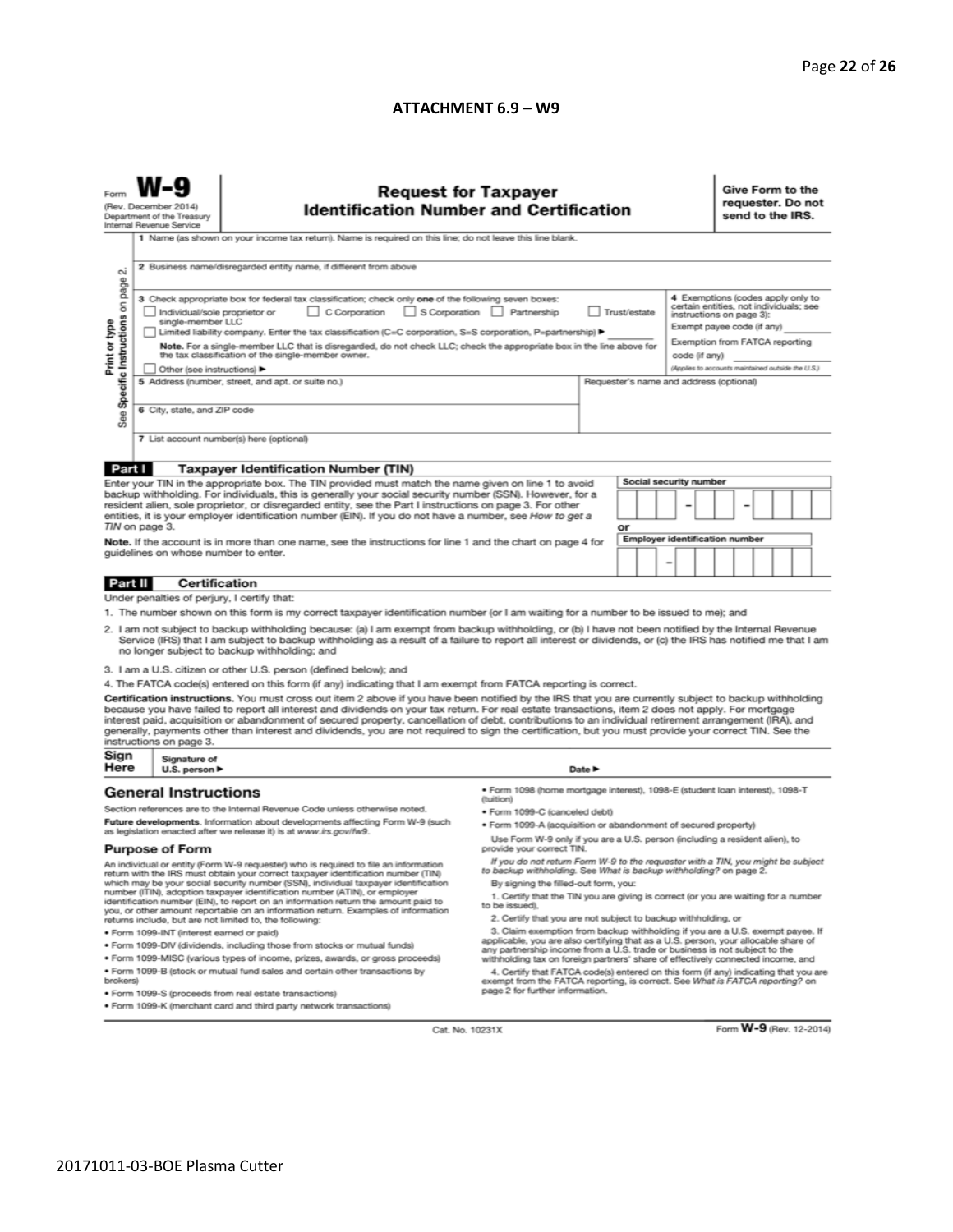#### **ATTACHMENT 6.10 – Standard Terms & Conditions SUMNER COUNTY BOARD OF EDUCATION (SCS)**

#### **1. PREPARATION AND SUBMISSION OF BID.**

- **a.** Failure to examine any drawings**,** specifications, or instructions will be at the bidder's risk.
- **b.** BID SUBMITTAL / SIGNATURE: Bid shall give the full name and business address of the bidder. If the bidder is a corporation, the name shall be stated as it is in the corporate charter. Bids must be signed in ink by the bidder's authorized agent. Unsigned bids will be rejected. Bids are to be sealed and the outside of the envelope is to reference the bid number. The person signing the bid must show his title, and if requested by the institution, must furnish satisfactory proof of his or her authority to bind his or her company in contract. Bidder understands that by submitting a bid with an authorized signature, it shall constitute an offer to the institution. Bids must be typewritten or in ink; otherwise they may not be considered. Purchase orders will be issued to the firm name appearing on the W9. Facsimile responses will not be considered.
- **c.** SCS is not responsible for any costs incurred by any vendor pursuant to the RFP. The vendor shall be responsible for all costs incurred in connection with the preparation and submission of its proposal.
- **d.** All bids that exceed \$25,000 must have the Company Name, License Number, Expiration Date thereof and License Classification of Contractor listed on the outside of the sealed envelope. As required by State of Tennessee Code Annotated 62-6-119.
- **e.** Bids are to be received in the location designated on the bid no later than the specified date and time. Late bids will NOT be opened or considered.
- **f.** No erasures permitted. Errors may be crossed out and corrections printed in ink or typewritten adjacent to error and must be initialed in ink by person signing bid.
- **g.** Specifications: Reference to available specifications shall be sufficient to make the terms of the specifications binding on the bidder. The use of the name of a manufacturer, or any special brand or make in describing an item does not restrict the bidder to that manufacturer or specific article, unless specifically stated. Comparable products of other manufacturers will be considered if proof of compatibility is contained in the bid. Bidders are required to notify SCSs RFQ Coordinator whenever specifications/procedures are not perceived to be fair and open. The articles on which the bids are submitted must be equal or superior to that specified. Informative and Descriptive Literature: The bidder must show brand or trade names of the articles bid, when applicable. It shall be the responsibility of the vendor, including vendors whose product is referenced, to furnish with the bid such specifications, catalog pages, brochures or other data as will provide an adequate basis for determining the quality and functional capabilities of the product offered. Failure to provide this data may be considered valid justification for rejection of bid.
- **h.** Samples: Samples of items when called for, must be furnished free of expense, and if not destroyed will, upon vendor's request within ten (10) days of bid opening, be returned at the bidder's expense. Each sample must be labeled with the bidder's name, manufacturer's brand name and number, bid number and item reference.
- **i.** Time of Performance: The number of calendar days in which delivery is to be made after receipt of order shall be stated in the bid and may be a factor in making an award, price notwithstanding. If no delivery time is stated in the bid, bidder agrees that delivery is to be made within two weeks (10 business days) of order.
- **j.** Transportation and delivery charges should be included in the price and be fully prepaid by the vendor to the destination specified in the bid. Bid prices shall include delivery of all items F.O.B. destination.
- **k.** New materials and supplies must be delivered unless otherwise specifically stated in the bid.
- **l.** Alternate/multiple bids will not be considered unless specifically called for in the bid.
- **m.** Only bids submitted on bid forms furnished by SCS will be considered.
- n. By signing this bid where indicated, the bidder agrees to strictly abide by all local, state and federal statutes and regulations. The bidder further certifies that this bid is made without collusion or fraud.
- **o.** Failure to Bid/Error in Bid. In case of error in the extension of prices in the bid, the unit price will govern. Late bids will NOT be opened or considered. Bidders are cautioned to verify their bids before submission, as amendments received after the bid deadline will not be considered. No bid shall be altered, amended or withdrawn after opening. After bid opening, a bidder may withdraw a bid only when there is obvious clerical error such as a misplaced decimal point, or when enforcement of the bid would impose unconscionable hardship due to an error in the bid resulting in a quotation substantially below the other bids received. Bid withdrawals will be considered by SCS only upon written request of the bidder.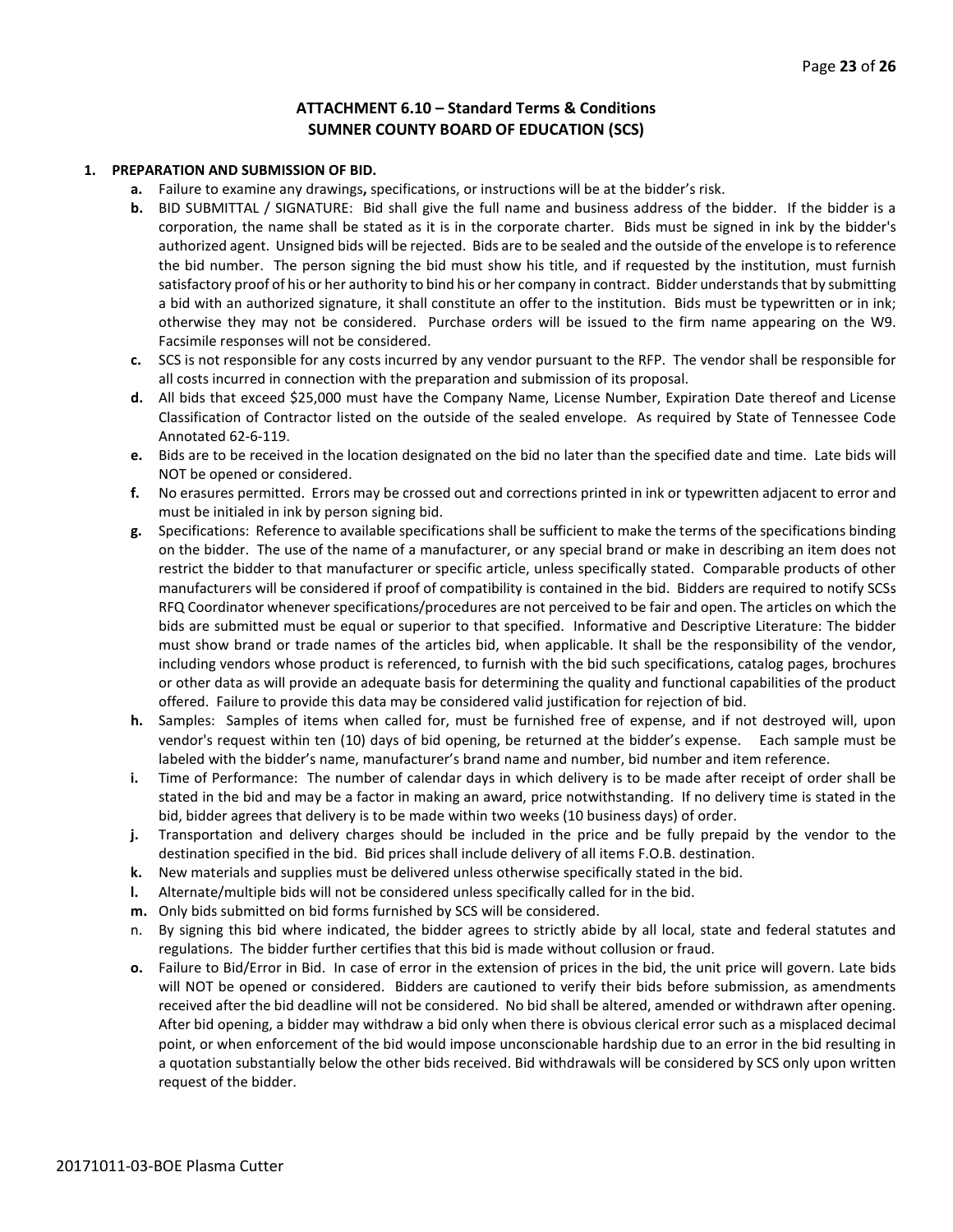- **2. OPEN RECORDS.** In order to comply with the provisions of the Tennessee Open Records Act, all bids will be publicly opened and are subject to public inspection after the award upon written request. Bidders may be present at bid opening. Summary information will be posted the SCS website, www.sumnerschools.org, under the Invitation to Bid link.
- **3. ACCEPTANCE AND AWARD.** SCS reserves the right to reject any and all bids and to waive any informality in bids and, unless otherwise specified by the bidder to accept any item in the bid. Action to reject all bids shall be taken for unreasonably high prices, errors in the bid documents, cessation of need, unavailability of funds, or any other reason approved by SCS.
	- a. Contracts and purchases will be made with the lowest, responsive, responsible, qualified bidder. The quality of the articles to be supplied, their conformity with the specifications, their suitability to the requirements of SCS, cash discount offered and the delivery terms will be taken into consideration.
	- b. Any deviation from these stated terms, specifications and conditions must be coordinated with and approved in writing by the Purchasing Supervisor.
	- c. Prices quoted on the response (if any) are to be considered firm and binding until the said equipment, supplies or services are in the possession of SCS.
	- d. SCS reserves the right to order more or less than the quantity listed in the bid.
	- e. If a bidder fails to state a time within which a bid must be accepted, it is understood and agreed that the Institution shall have ninety (90) days to accept.
	- f. In accordance with SCS policy, no purchase or contract is authorized or valid until the issuance of a SCS Purchase Order which shall be mailed or otherwise furnished to the successful bidder. No SCS employee is authorized to purchase equipment, supplies or services prior to the issuance of such a Purchase order.
	- g. The contract may not be assigned without written SCS consent.
	- h. If the appropriate space is marked on the bid, other Institutions (such as State, Local and/or Public Agencies) may purchase off the contract during the same period as SCS.
	- i. The awarded bidder will be required to post a performance and payment bond in the amount of 25% of the contract price if it exceeds \$100,000 as stated by State of Tennessee Code Annotated 12-4-201.
	- j. If the project cost is in excess of \$25,000 a performance bond must be secured by the requesting party in an amount equal to the market improvement value.
- **4. PAYMENTS.** Payment terms must be specified in the bid response, including any discounts for early payment. Partial payments will not be approved unless justification for such payment can be shown. Terms will be NET 30 days. Payment will not be made until the conditions and specifications of the RFP are inspected and approved as conforming by persons appointed by SCS.
- **5. DEFAULT OF SELECTED VENDOR.** In case of vendor default, SCS may procure the articles or services from other sources and hold the defaulting vendor responsible for any resulting cost. If a successful bidder violates any terms of their bid, the contract, school board policy or any law they may be disqualified from bidding for a period of two (2) years for minor violations or longer for major violations. Bids from disqualified bidders will not be accepted during the period of disqualification.
- **6. INSPECTION OF PURCHASES.** Articles received which are not equivalent will not be accepted and will be picked up by the vendor or returned to vendor, shipping charges collect. SCS shall have a reasonable period in which to inspect and accept or reject materials without liability. If necessity requires SCS to use nonconforming materials, an appropriate reduction in payment may be made.
- **7. TAXES.** SCS is tax exempt; do not include taxes in quotation. Vendors making improvements or additions to, or performing repair work on real property for SCS are liable for any applicable sales or use tax on tangible personal property used in connection with the contract or furnished to vendors by SCS for use under the contract.
- **8. NONDISCRIMINATION.** SCS is an equal opportunity employer. SCS and bidder agree to comply with Titles VI and VII of the Civil Rights Act of 1964, Title IX of the Education Amendments of 1972, Section 504 of the Rehabilitation Act of 1973, Executive Order 11,246, the Americans with Disabilities Act of 1990 and the related regulations to each. Each party assures that it will not discriminate against any individual or business because of race, religion, creed, color, sex, age, disability, veteran status or national origin. In the event that any claims should arise with regards to violations of any such local, state or federal law, statues, rule or regulations, the vendor will indemnify and hold SCS harmless for any damages, including court costs or attorney fees, which might be incurred.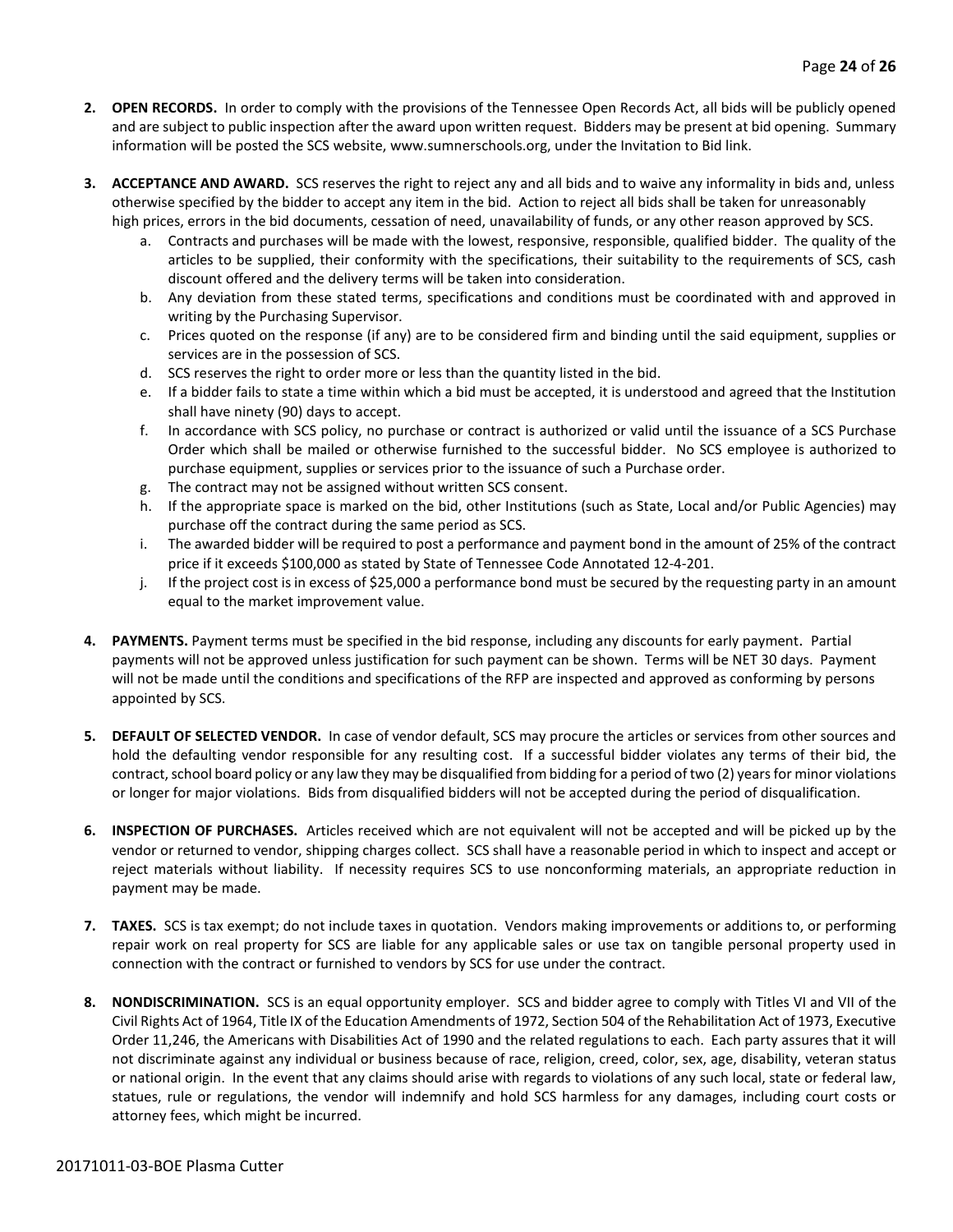- **9. PROHIBITIONS/NO VENDOR CONTRACT FORM/TENNESSEE LAW.** Acceptance of gifts from vendors is prohibited. TCA §12- 3-106. The contract documents for purchase under this bid request shall consist of the successful bidder's bid and SCSs purchase order. **The bidder may request exceptions to terms and conditions and/or request SCS to accept other terms and conditions by means of subsequent documents such as invoices, warranty agreements, license agreements, etc. All subsequent document shall be open to revision for impermissible language. SCS reserves the right to render the bid unresponsive and subject the bid to rejection if successful terms cannot be negotiated. The contract shall be governed by Tennessee law.**
- **10. PROHIBITION ON HIRING ILLEGAL IMMIGRANTS.** Tennessee Public Chapter No. 878 of 2006, TCA 12-4-124, requires that Contractor attest in writing that Contractor will not knowingly utilize the services of illegal immigrants in the performance of this Contract and will not knowingly utilize the services of any subcontractor, if permitted under this Contract, who will utilize the services of illegal immigrants in the performance of this Contract. The attestation shall be made on the form, Attestation re Personnel Used in Contract Performance ("the Attestation"), which is attached and hereby incorporated by this reference.
- **11. SALES AND USE TAX.** Before the Purchase Order/Contract resulting from this RFQ is signed, the apparent successful bidder must be registered with the Department of Revenue for the collection of Tennessee sales and use tax.
- **12. ASSIGNMENT.** Neither the vendor nor SCS may assign this agreement without prior written consent of the other party.
- **13. LIABILITIES.** The vendor shall indemnify SCS against liability for any suits, actions or claims of any character arising from or relating to the performance under this agreement by the vendor or its subcontractors. SCS has no obligation for the payment of any judgement or the settlement of any claim made against the vendor or its subcontractors as a result of obligations under this contract.
- **14. APPLICABLE LAW.** Any contract shall be interpreted under the laws and statutes of the State of Tennessee. SCS does not enter into contracts which provide for mediation or arbitration. Any action arising from any contract made from this RFP shall be brought in the state courts in Sumner County, TN or in the United States Federal District Court for the Middle District of Tennessee.

Additionally, it is a violation of state statutes to purchase materials, supplies, services or any other item from a vendor that is a commissioner, official, employee or board member that has any financial or beneficial interest in such transaction.

- **15. FUNDS**. The Proposer understands and accepts the non-appropriation of funds provision of SCS.
- **16. DATA PRIVACY AND SECURITY**. Personal Information (PI) includes but is not limited to that information protected by HIPAA, the HITECH Act, FERPA, or Gramm-Leach-Bliley) or such information which would allow a third party to gain access to the personal, medical or financial records of any of any party. Vendor represents and warrants that its collection, access, use, storage, disposal and disclosure of PI complies with all applicable federal and state privacy and data protection laws. Vendor represents and warrants that Vendor will maintain compliance with the SSAE 16 standard, and shall undertake any audits and risk assessments Vendor deems necessary to maintain compliance with SSAE16. If PI provided by SCS to Vendor is subject to FERPA. Vendor agrees that in its handling of FERPA data it will perform as a school official as that term is defined by FERPA regulations. Vendor acknowledges that its improper disclosure or re-disclosure of PI covered by FERPA may, under certain circumstances, result in Vendor's exclusion from eligibility to contract with SCS for at least five (5) years. Vendor shall provide SCS with the name and contact information for an employee of Vendor who shall serve as SCS's primary security contact and shall be available to assist Customer twenty-four (24) hours per day, seven (7) days per week as a contact in resolving obligations associated with any security incident in which it is reasonably suspected that there has been a breach of information security. Vendor shall immediately mitigate or resolve any Security Incident, at Vendor's expense and in accordance with applicable privacy rights, laws, regulations and standards. Vendor shall reimburse SCS for actual costs incurred by SCS in responding to, and mitigating damages caused by, any Security Incident, including all costs of notice and/or remediation incurred under applicable law as a result of the Security Incident.